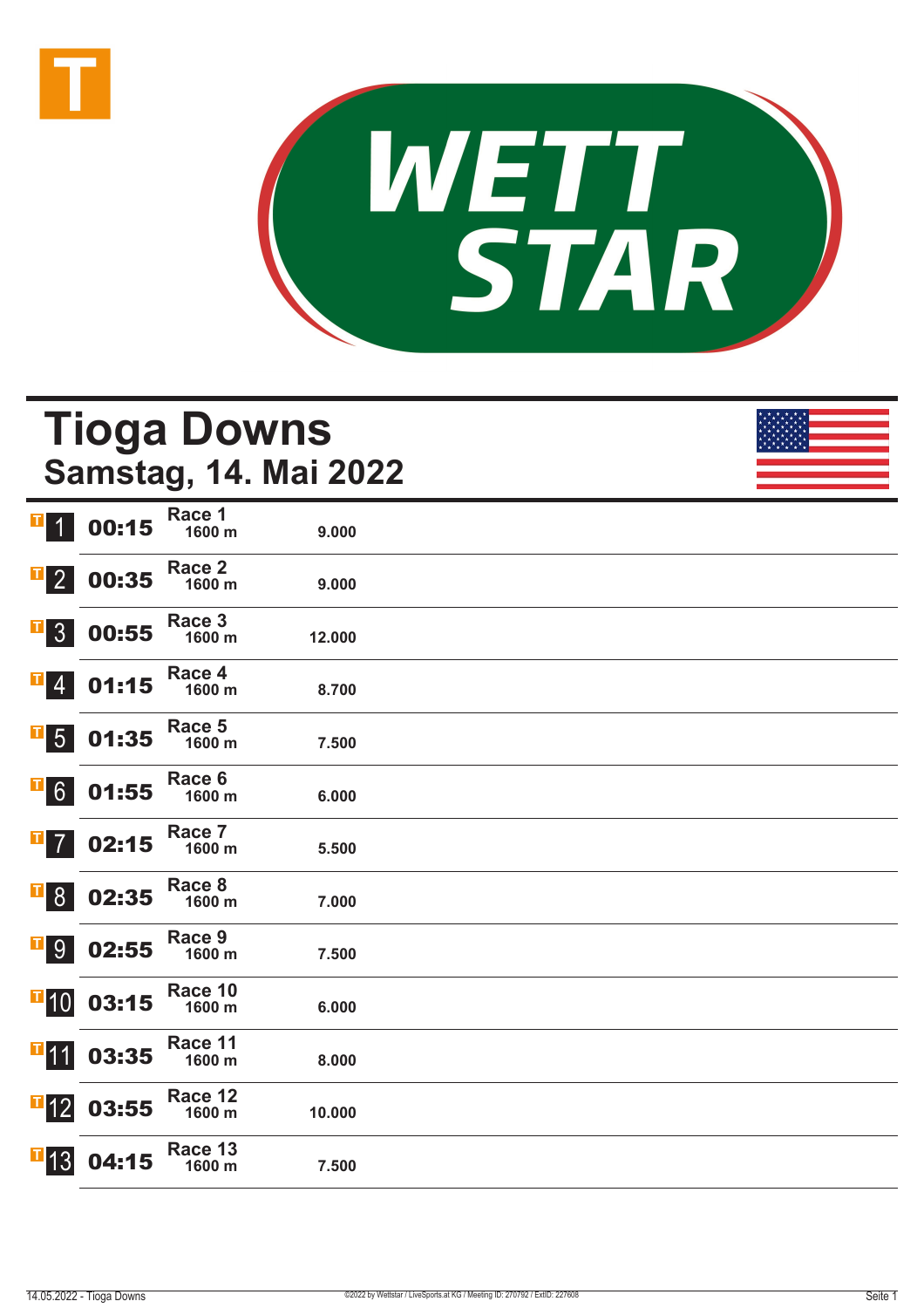**Wesley Hanover 1**

| Abby Rose               |    | Crossfit Mouse           |    | Im Chiara          | 9  | Mrs Krabappel             |    | Quick Deal              |    |
|-------------------------|----|--------------------------|----|--------------------|----|---------------------------|----|-------------------------|----|
| American Ji             |    | Danzon Hanover           |    | Immaculate Prayer  |    | Muay Hanover              | 13 | <b>Reticent Hanover</b> |    |
| Aquillo                 |    | Dw's Revenge             | 13 | Itsonlymoneyhoney  |    | Muscle High               |    | Return To Style         |    |
| Arclight Hanover        |    | Edom Up Blue Boy         |    | Jammin Jack        |    | Muskingum                 |    | Rose Run Wildcat        |    |
| Aspoonfulofsugar        | 10 | Elegant Noelle           |    | Jana's Dew Drop    |    | New Number Who Dis        |    | Sevenshotsobourbon      |    |
| Baby Got Back           |    | Everyone's Talkin        |    | Joey Pro           |    | No Where To Hide          |    | Shadow One              |    |
| Bequin Dugoutier F      | 12 | <b>Explosive Motion</b>  |    | <b>Kck Girlies</b> | 10 | Northern Dali             |    | <b>She Matters</b>      | 13 |
| Believer                |    | Gemalous                 |    | Lightfootedlegend  |    | Odds On Cheddar           |    | Show Me The Magic       | 13 |
| Bi Lorado               | 12 | Ginger Tree Knox         |    | Lion On Landon     |    | One Hand Keg Stand        |    | Silverhill Misty        |    |
| <b>Blue Devil</b>       |    | Glide In The Wind        |    | Louiebeatemnwow    | 8  | P L Notorious             |    | Splitsville             |    |
| <b>Broadway Bruiser</b> |    | <b>Glory Ghost</b>       | 10 | Manwilling         | 12 | P L Olivia                |    | T C Scandal             | 10 |
| Can't Win               |    | Gold Star Igotdis        |    | Marquis Volo       | 6  | P L Pork Chop             |    | <b>Tech Titan</b>       |    |
| Capital T Storm         |    | Goldstar Rockette        | 10 | Matt's Muscles     |    | Paloma Ruiz               | 10 | Tenwillgetutwenty       |    |
| Castyourcrown           | 12 | Groovey Kid              |    | Max Milage         |    | Panatee                   |    | The Blazing Truth       |    |
| Catello Too             | 13 | Grosseto As              |    | Mayfair Well       | 13 | Phoenician                |    | The Gogester            |    |
| <b>Cheers For Chips</b> |    | <b>Holmdel Hurricane</b> |    | Meadowbranch Ricky |    | Piercewave Hanover        | 13 | Tour De Force           |    |
| Cherish Hanover         | 11 | Honorable Lady           |    | Miss Choptank      | 9  | <b>Pistols Aspiration</b> | 6  | Townline Lorna          |    |
| Classy Tom              |    | Hurrikanemyshannon       |    | Miss Tressa        | 10 | <b>Prairie Dutchess</b>   |    | Warrawee Windsor        |    |
| Coco Hall               | 13 | Hypnotic Racer           | 10 | Move Over Sis      |    | Princesa Alta             |    | Watchwhatmyfeetdo       |    |
| Creekside Pete          | 12 | If Not Why Not           |    | Mr Houdini         | 12 | Queen Me Again            |    | Weslev Hanover          |    |

### **WANN STARTET IHR JOCKEY / FAHRER...**

**If Not Why Not 6**

| Aaron Byron<br>Daryl Thiessen<br>Jeffrey Long<br>Michael D Miller | 1,2,5,6,7,9,10,12<br>2.3.4.7.9.12.13<br>4.8.13<br>.4.5.6.8 | Brandon Parker<br>Dustin Miller<br>Jim Taggart Jr<br>Michael Deruntz | 8.11<br>1,5,6,8,9<br>2.10 | Corey Braden<br>Jacob Cutting<br>Joseph Chindano Jr<br>Michael Merton | 1.2.3.4.5.6.7.8.9.11.12.13<br>3.10<br>2,3,4,5,6,7,9,10,11,12,13<br>1.2.3.5.6.7.8.9.10.12.13 |
|-------------------------------------------------------------------|------------------------------------------------------------|----------------------------------------------------------------------|---------------------------|-----------------------------------------------------------------------|---------------------------------------------------------------------------------------------|
| Mike Simons<br><b>Wally Hennessey</b>                             | 1.2.4.5.6.8.9.10.11.13<br>1,2,3,4,5,6,9,10,11,12,13        | Rock C Vinci                                                         | 5.6                       | Tyler Jones                                                           | 1.2.3.7.9.10.12.13                                                                          |

**Mr Houdini 12 Queen Me Again 9**

## **WANN STARTET IHR TRAINER...**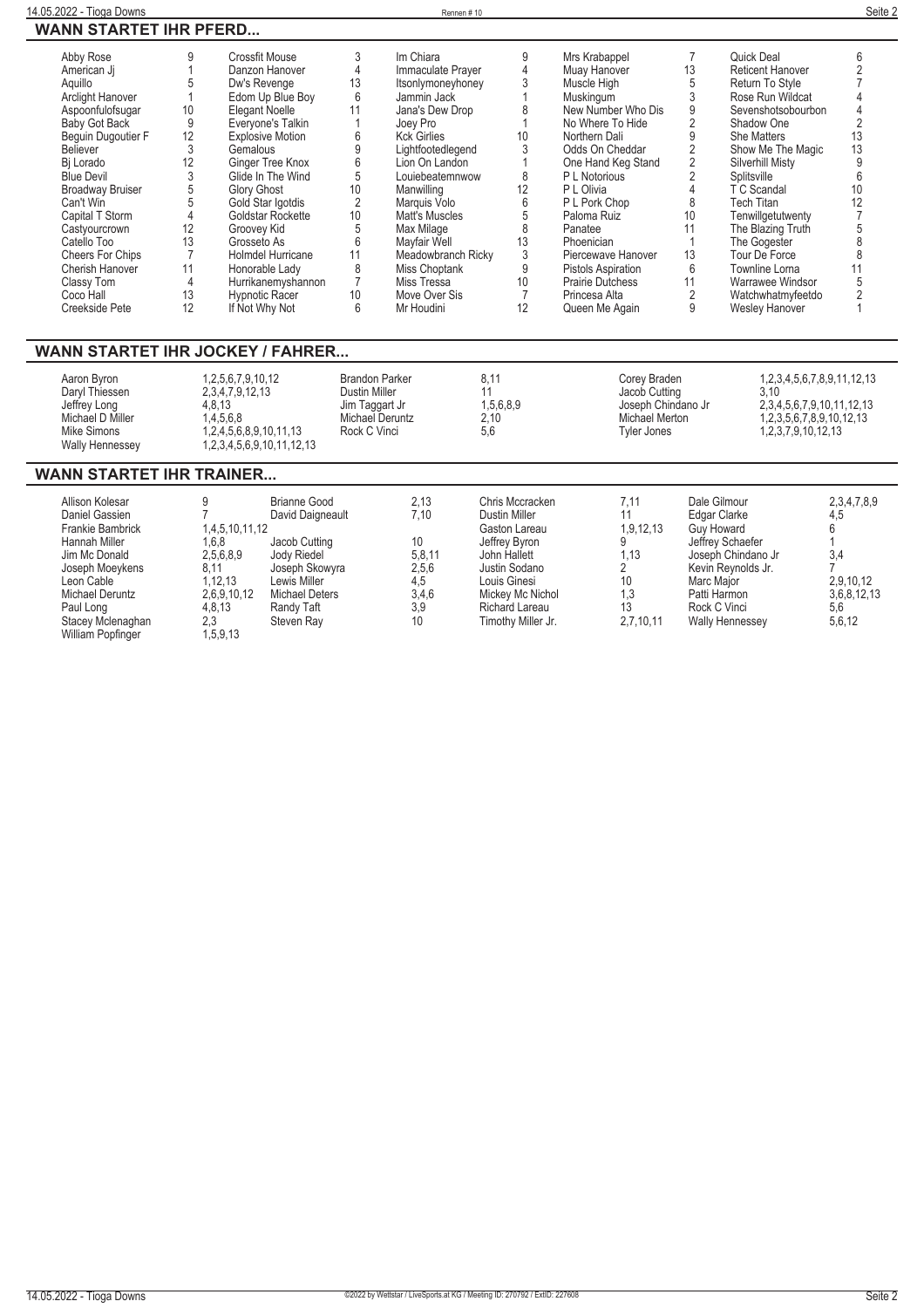**1600 m 9.000**  **Race 1**

**1**

| 00:15<br>1600<br>American Jj<br>и<br>9j. rotbraun W (Jailhouse Jesse - Dream Of Jo<br>Trainer: Hannah Miller<br>Besitzer: Lewis R & Lisa A Miller, New<br>104.30<br><b>Michael D Miller</b><br>ML: 13,0<br>Everyone's Talkin<br>11j. rotbraun W (Donato Hanover - Poster Prin<br>$\overline{2}$<br>Trainer: Jeffrey Schaefer<br>Besitzer: Carlo J Angelillo, Boynton Bea<br><b>Aaron Byron</b><br>ML: 9,0<br>Joey Pro<br>3<br>8j. rotbraun W (Glidemaster - Pretty Amigo)<br>Trainer: John Hallett<br>Besitzer: Mark A Wamp, Houston, TX<br>65.80<br><b>Wally Hennessey</b><br>ML: 3,0<br><b>Phoenician</b><br>4<br>10j. rotbraun W (Northern Bailey - Shy Beauty)<br>Trainer: Frankie Bambrick<br>Besitzer: Lee A Clarke, Buxton, ME<br>79.40<br>Jim Taggart Jr<br>ML: 8,0<br>Wesley Hanover<br>7j. rotbraun W (Cantab Hall - Winbak Brat)<br>5<br>Trainer: William Popfinger<br>Besitzer: William Popfinger, Fort Lauder<br>77.10<br><b>Mike Simons</b><br>ML: 11,0<br><b>Arclight Hanover</b><br>5j. rotbraun W (Explosive Matter - Atagirl Hano<br>6<br>Trainer: Mickey Mc Nichol<br>Besitzer: Ivar C Hyngstrom, Boca Raton<br>72.60<br><b>Tyler Jones</b><br>ML: 4,0<br><b>Lion On Landon</b><br>57<br>6j. grau W (Lionhunter - D's Tinkerbella)<br>Trainer: Gaston Lareau<br>Besitzer: Jp Houle Stables LLC, Fort La<br>81.60<br><b>Michael Merton</b><br>ML: 6,0<br><b>Jammin Jack</b><br>8<br>7j. rotbraun W (Angus Hall - Luscious Lindy)<br>Trainer: Leon Cable |       |                                       | Rennpreis: 9.000<br>Non Winners of \$5,501 Last 5 Starts or \$750 Per Start in 2022 OPT CLM \$20,000 |
|---------------------------------------------------------------------------------------------------------------------------------------------------------------------------------------------------------------------------------------------------------------------------------------------------------------------------------------------------------------------------------------------------------------------------------------------------------------------------------------------------------------------------------------------------------------------------------------------------------------------------------------------------------------------------------------------------------------------------------------------------------------------------------------------------------------------------------------------------------------------------------------------------------------------------------------------------------------------------------------------------------------------------------------------------------------------------------------------------------------------------------------------------------------------------------------------------------------------------------------------------------------------------------------------------------------------------------------------------------------------------------------------------------------------------------------------------------------------------|-------|---------------------------------------|------------------------------------------------------------------------------------------------------|
|                                                                                                                                                                                                                                                                                                                                                                                                                                                                                                                                                                                                                                                                                                                                                                                                                                                                                                                                                                                                                                                                                                                                                                                                                                                                                                                                                                                                                                                                           |       |                                       |                                                                                                      |
|                                                                                                                                                                                                                                                                                                                                                                                                                                                                                                                                                                                                                                                                                                                                                                                                                                                                                                                                                                                                                                                                                                                                                                                                                                                                                                                                                                                                                                                                           |       |                                       |                                                                                                      |
|                                                                                                                                                                                                                                                                                                                                                                                                                                                                                                                                                                                                                                                                                                                                                                                                                                                                                                                                                                                                                                                                                                                                                                                                                                                                                                                                                                                                                                                                           |       |                                       |                                                                                                      |
|                                                                                                                                                                                                                                                                                                                                                                                                                                                                                                                                                                                                                                                                                                                                                                                                                                                                                                                                                                                                                                                                                                                                                                                                                                                                                                                                                                                                                                                                           |       |                                       |                                                                                                      |
|                                                                                                                                                                                                                                                                                                                                                                                                                                                                                                                                                                                                                                                                                                                                                                                                                                                                                                                                                                                                                                                                                                                                                                                                                                                                                                                                                                                                                                                                           |       |                                       |                                                                                                      |
|                                                                                                                                                                                                                                                                                                                                                                                                                                                                                                                                                                                                                                                                                                                                                                                                                                                                                                                                                                                                                                                                                                                                                                                                                                                                                                                                                                                                                                                                           |       |                                       |                                                                                                      |
|                                                                                                                                                                                                                                                                                                                                                                                                                                                                                                                                                                                                                                                                                                                                                                                                                                                                                                                                                                                                                                                                                                                                                                                                                                                                                                                                                                                                                                                                           |       |                                       |                                                                                                      |
|                                                                                                                                                                                                                                                                                                                                                                                                                                                                                                                                                                                                                                                                                                                                                                                                                                                                                                                                                                                                                                                                                                                                                                                                                                                                                                                                                                                                                                                                           |       |                                       |                                                                                                      |
|                                                                                                                                                                                                                                                                                                                                                                                                                                                                                                                                                                                                                                                                                                                                                                                                                                                                                                                                                                                                                                                                                                                                                                                                                                                                                                                                                                                                                                                                           |       |                                       |                                                                                                      |
|                                                                                                                                                                                                                                                                                                                                                                                                                                                                                                                                                                                                                                                                                                                                                                                                                                                                                                                                                                                                                                                                                                                                                                                                                                                                                                                                                                                                                                                                           |       |                                       |                                                                                                      |
|                                                                                                                                                                                                                                                                                                                                                                                                                                                                                                                                                                                                                                                                                                                                                                                                                                                                                                                                                                                                                                                                                                                                                                                                                                                                                                                                                                                                                                                                           |       |                                       |                                                                                                      |
|                                                                                                                                                                                                                                                                                                                                                                                                                                                                                                                                                                                                                                                                                                                                                                                                                                                                                                                                                                                                                                                                                                                                                                                                                                                                                                                                                                                                                                                                           |       |                                       |                                                                                                      |
|                                                                                                                                                                                                                                                                                                                                                                                                                                                                                                                                                                                                                                                                                                                                                                                                                                                                                                                                                                                                                                                                                                                                                                                                                                                                                                                                                                                                                                                                           |       |                                       |                                                                                                      |
|                                                                                                                                                                                                                                                                                                                                                                                                                                                                                                                                                                                                                                                                                                                                                                                                                                                                                                                                                                                                                                                                                                                                                                                                                                                                                                                                                                                                                                                                           |       |                                       |                                                                                                      |
|                                                                                                                                                                                                                                                                                                                                                                                                                                                                                                                                                                                                                                                                                                                                                                                                                                                                                                                                                                                                                                                                                                                                                                                                                                                                                                                                                                                                                                                                           |       |                                       |                                                                                                      |
|                                                                                                                                                                                                                                                                                                                                                                                                                                                                                                                                                                                                                                                                                                                                                                                                                                                                                                                                                                                                                                                                                                                                                                                                                                                                                                                                                                                                                                                                           |       |                                       |                                                                                                      |
|                                                                                                                                                                                                                                                                                                                                                                                                                                                                                                                                                                                                                                                                                                                                                                                                                                                                                                                                                                                                                                                                                                                                                                                                                                                                                                                                                                                                                                                                           |       |                                       |                                                                                                      |
|                                                                                                                                                                                                                                                                                                                                                                                                                                                                                                                                                                                                                                                                                                                                                                                                                                                                                                                                                                                                                                                                                                                                                                                                                                                                                                                                                                                                                                                                           | 79.40 | Besitzer: Sum Tin Wong Stables, Novi, |                                                                                                      |
| <b>Corey Braden</b><br>ML: 16,0                                                                                                                                                                                                                                                                                                                                                                                                                                                                                                                                                                                                                                                                                                                                                                                                                                                                                                                                                                                                                                                                                                                                                                                                                                                                                                                                                                                                                                           |       |                                       |                                                                                                      |
| Ergebnis:<br><b>Quoten:</b>                                                                                                                                                                                                                                                                                                                                                                                                                                                                                                                                                                                                                                                                                                                                                                                                                                                                                                                                                                                                                                                                                                                                                                                                                                                                                                                                                                                                                                               |       |                                       |                                                                                                      |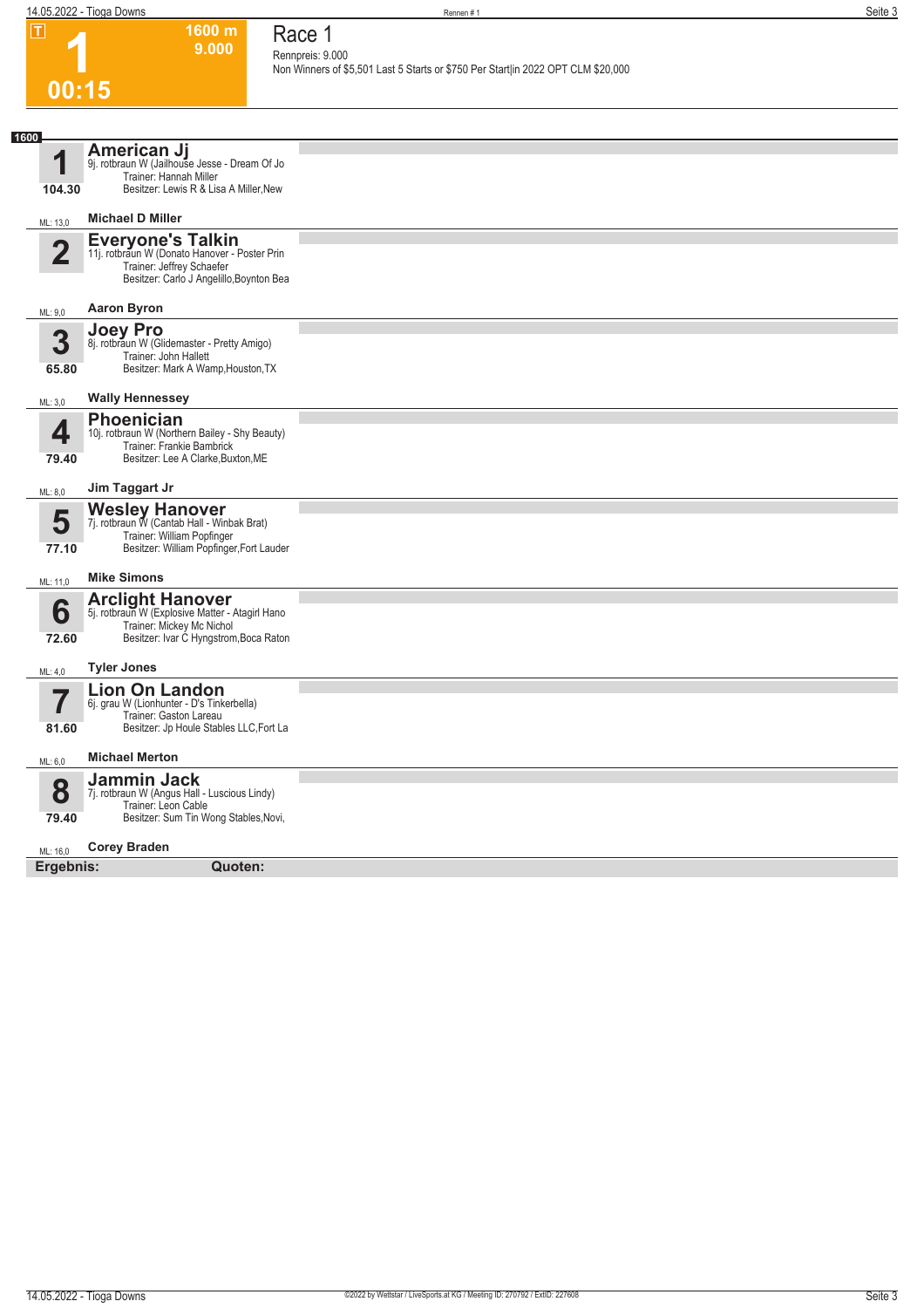**1600 m 9.000**  **Race 2**



#### **Rennpreis: 9.000 Fillies and Mares Non Winners of \$5,501 L5 Starts AE:|N/W 6 PM Races OPT CLM \$15,000 Winners of N/W \$3,601|LS Eligible**

| 1600                             |                                                                                                                                                 |  |
|----------------------------------|-------------------------------------------------------------------------------------------------------------------------------------------------|--|
| 1                                | <b>Odds On Cheddar</b><br>7j. rotbraun S (Betterthancheddar - Odds On J<br>Trainer: Jim Mc Donald                                               |  |
| 77.10                            | Besitzer: Twenty Four Carrot Racing, F                                                                                                          |  |
| ML: 4,0                          | <b>Mike Simons</b>                                                                                                                              |  |
| $\overline{\mathbf{2}}$<br>79.40 | <b>Gold Star Igotdis</b><br>5j. rotbraun S (Rock On - Gold Star Glitter)<br>Trainer: Stacey Mclenaghan<br>Besitzer: Gold Star Farm, Bell, FL    |  |
| ML: 9,0                          | <b>Corey Braden</b>                                                                                                                             |  |
|                                  | <b>No Where To Hide</b>                                                                                                                         |  |
| 3<br>65.80                       | 5j. rotbraun S (Bettor's Delight - Albany Hanov<br>Trainer: Joseph Skowyra<br>Besitzer: Rocco J Stebbins, Rochester,                            |  |
| ML: 3,0                          | <b>Wally Hennessey</b>                                                                                                                          |  |
| 4                                | <b>One Hand Keg Stand</b><br>8j. rotbraun S (Lislea - Natchitoches)<br>Trainer: Timothy Miller Jr.<br>Besitzer: Timothy L Miller Jr, Burlington |  |
| ML: 10,0                         | <b>Aaron Byron</b>                                                                                                                              |  |
| 5<br>72.60                       | <b>Reticent Hanover</b><br>5j. rotbraun S (Artspeak - Romnesia Hanover)<br>Trainer: Marc Major<br>Besitzer: Cliff Dvorkin, Coconut Creek, F     |  |
| ML: 11,0                         | <b>Tyler Jones</b>                                                                                                                              |  |
| 6<br>93.00                       | <b>Princesa Alta</b><br>4j. rotbraun S (Sweet Lou - Camille)<br>Trainer: Michael Deruntz<br>Besitzer: Salvatore Amato, Newport, MI              |  |
| ML: 16,0                         | <b>Michael Deruntz</b>                                                                                                                          |  |
| 68.00                            | <b>P L Notorious</b><br>5j. rotbraun S (Sunshine Beach - P L Angel)<br>Trainer: Justin Sodano<br>Besitzer: Ryan D Clements, London, ON          |  |
| ML: 11,0                         | Joseph Chindano Jr                                                                                                                              |  |
| 8                                | Watchwhatmyfeetdo<br>8j. rotbraun S (Shadyshark Hanover - She Out<br>Trainer: Dale Gilmour<br>Besitzer: Jamie M Daley, Nichols, NY;L            |  |
| ML: 13,0                         | <b>Daryl Thiessen</b>                                                                                                                           |  |
| 9<br>81.60                       | <b>Shadow One</b><br>4j. rotbraun S (Shadow Play - Blinker Hanover<br>Trainer: Brianne Good<br>Besitzer: Brianne E Good, Sayre, PA              |  |
| ML: 7,0                          | <b>Michael Merton</b>                                                                                                                           |  |
| Ergebnis:                        | Quoten:                                                                                                                                         |  |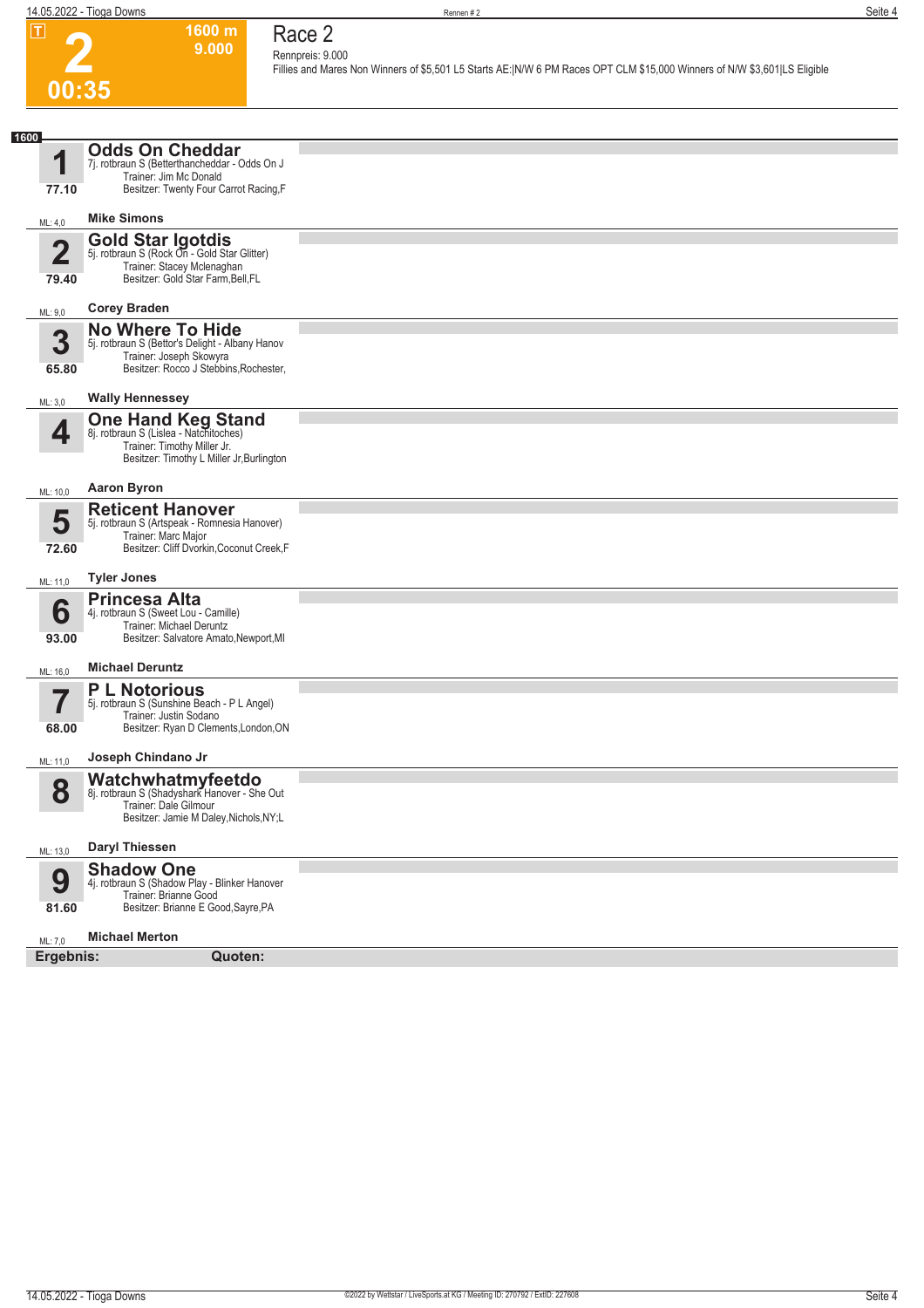**1600 m 12.000**  **Race 3 Rennpreis: 12.000 Open I All Positions Drawn** 

**3**

| 1600<br><b>Blue Devil</b><br>1<br>4j. rotbraun W (Anders Bluestone - Overnight<br>Trainer: Mickey Mc Nichol<br>Besitzer: Ivar C Hyngstrom, Boca Raton<br>72.60<br><b>Tyler Jones</b><br>ML: 11,0<br><b>Itsonlymoneyhoney</b><br>5j. rotbraun W (Banker Volo - Steuben Hey Ju<br>$\overline{2}$<br>Trainer: Patti Harmon<br>Besitzer: Harmon Rcg Stb, Mlfrd, PA; J C<br>81.60<br><b>Michael Merton</b><br>ML: 7,0<br>Lightfootedlegend<br>7j. rotbraun W (Mr Cantab - Ladylike Volo)<br>3<br>Trainer: Dale Gilmour<br>Besitzer: David Linker, Delray Beach, FL<br><b>Daryl Thiessen</b><br>ML: 3,0<br><b>Crossfit Mouse</b><br>4<br>5j. rotbraun W (Muscle Mass - Zumba Mouse)<br>Trainer: Stacey Mclenaghan<br>Besitzer: Corey J Braden, Ijamsville, MD<br>79.40<br><b>Corey Braden</b><br>ML: 8,0<br><b>Meadowbranch Ricky</b><br>7j. rotbraun W (Muscle Massive - Meadowbran<br>5<br><b>Trainer: Michael Deters</b><br>Besitzer: M D Deters, Coconut Crk, FL; J<br>65.80<br><b>Wally Hennessey</b><br>ML: 6,0<br><b>Believer</b><br>6<br>4j. rotbraun H (Cantab Hall - Graceful Touch)<br>Trainer: Randy Taft<br>Besitzer: Mali A Norbye, Wrightstown, N<br>61.20<br><b>Jacob Cutting</b><br>ML: 9,0<br><b>Muskingum</b><br>$\overline{\phantom{a}}$<br>5j. rotbraun S (Triumphant Caviar - Abbey Crai<br>Trainer: Joseph Chindano Jr<br>Besitzer: Fox Racing Inc, New York, NY<br>68.00<br>Joseph Chindano Jr<br>ML: 4,0<br>Ergebnis:<br>Quoten: | 00:55 |  |
|-----------------------------------------------------------------------------------------------------------------------------------------------------------------------------------------------------------------------------------------------------------------------------------------------------------------------------------------------------------------------------------------------------------------------------------------------------------------------------------------------------------------------------------------------------------------------------------------------------------------------------------------------------------------------------------------------------------------------------------------------------------------------------------------------------------------------------------------------------------------------------------------------------------------------------------------------------------------------------------------------------------------------------------------------------------------------------------------------------------------------------------------------------------------------------------------------------------------------------------------------------------------------------------------------------------------------------------------------------------------------------------------------------------------------------------------------------|-------|--|
|                                                                                                                                                                                                                                                                                                                                                                                                                                                                                                                                                                                                                                                                                                                                                                                                                                                                                                                                                                                                                                                                                                                                                                                                                                                                                                                                                                                                                                                     |       |  |
|                                                                                                                                                                                                                                                                                                                                                                                                                                                                                                                                                                                                                                                                                                                                                                                                                                                                                                                                                                                                                                                                                                                                                                                                                                                                                                                                                                                                                                                     |       |  |
|                                                                                                                                                                                                                                                                                                                                                                                                                                                                                                                                                                                                                                                                                                                                                                                                                                                                                                                                                                                                                                                                                                                                                                                                                                                                                                                                                                                                                                                     |       |  |
|                                                                                                                                                                                                                                                                                                                                                                                                                                                                                                                                                                                                                                                                                                                                                                                                                                                                                                                                                                                                                                                                                                                                                                                                                                                                                                                                                                                                                                                     |       |  |
|                                                                                                                                                                                                                                                                                                                                                                                                                                                                                                                                                                                                                                                                                                                                                                                                                                                                                                                                                                                                                                                                                                                                                                                                                                                                                                                                                                                                                                                     |       |  |
|                                                                                                                                                                                                                                                                                                                                                                                                                                                                                                                                                                                                                                                                                                                                                                                                                                                                                                                                                                                                                                                                                                                                                                                                                                                                                                                                                                                                                                                     |       |  |
|                                                                                                                                                                                                                                                                                                                                                                                                                                                                                                                                                                                                                                                                                                                                                                                                                                                                                                                                                                                                                                                                                                                                                                                                                                                                                                                                                                                                                                                     |       |  |
|                                                                                                                                                                                                                                                                                                                                                                                                                                                                                                                                                                                                                                                                                                                                                                                                                                                                                                                                                                                                                                                                                                                                                                                                                                                                                                                                                                                                                                                     |       |  |
|                                                                                                                                                                                                                                                                                                                                                                                                                                                                                                                                                                                                                                                                                                                                                                                                                                                                                                                                                                                                                                                                                                                                                                                                                                                                                                                                                                                                                                                     |       |  |
|                                                                                                                                                                                                                                                                                                                                                                                                                                                                                                                                                                                                                                                                                                                                                                                                                                                                                                                                                                                                                                                                                                                                                                                                                                                                                                                                                                                                                                                     |       |  |
|                                                                                                                                                                                                                                                                                                                                                                                                                                                                                                                                                                                                                                                                                                                                                                                                                                                                                                                                                                                                                                                                                                                                                                                                                                                                                                                                                                                                                                                     |       |  |
|                                                                                                                                                                                                                                                                                                                                                                                                                                                                                                                                                                                                                                                                                                                                                                                                                                                                                                                                                                                                                                                                                                                                                                                                                                                                                                                                                                                                                                                     |       |  |
|                                                                                                                                                                                                                                                                                                                                                                                                                                                                                                                                                                                                                                                                                                                                                                                                                                                                                                                                                                                                                                                                                                                                                                                                                                                                                                                                                                                                                                                     |       |  |
|                                                                                                                                                                                                                                                                                                                                                                                                                                                                                                                                                                                                                                                                                                                                                                                                                                                                                                                                                                                                                                                                                                                                                                                                                                                                                                                                                                                                                                                     |       |  |
|                                                                                                                                                                                                                                                                                                                                                                                                                                                                                                                                                                                                                                                                                                                                                                                                                                                                                                                                                                                                                                                                                                                                                                                                                                                                                                                                                                                                                                                     |       |  |
|                                                                                                                                                                                                                                                                                                                                                                                                                                                                                                                                                                                                                                                                                                                                                                                                                                                                                                                                                                                                                                                                                                                                                                                                                                                                                                                                                                                                                                                     |       |  |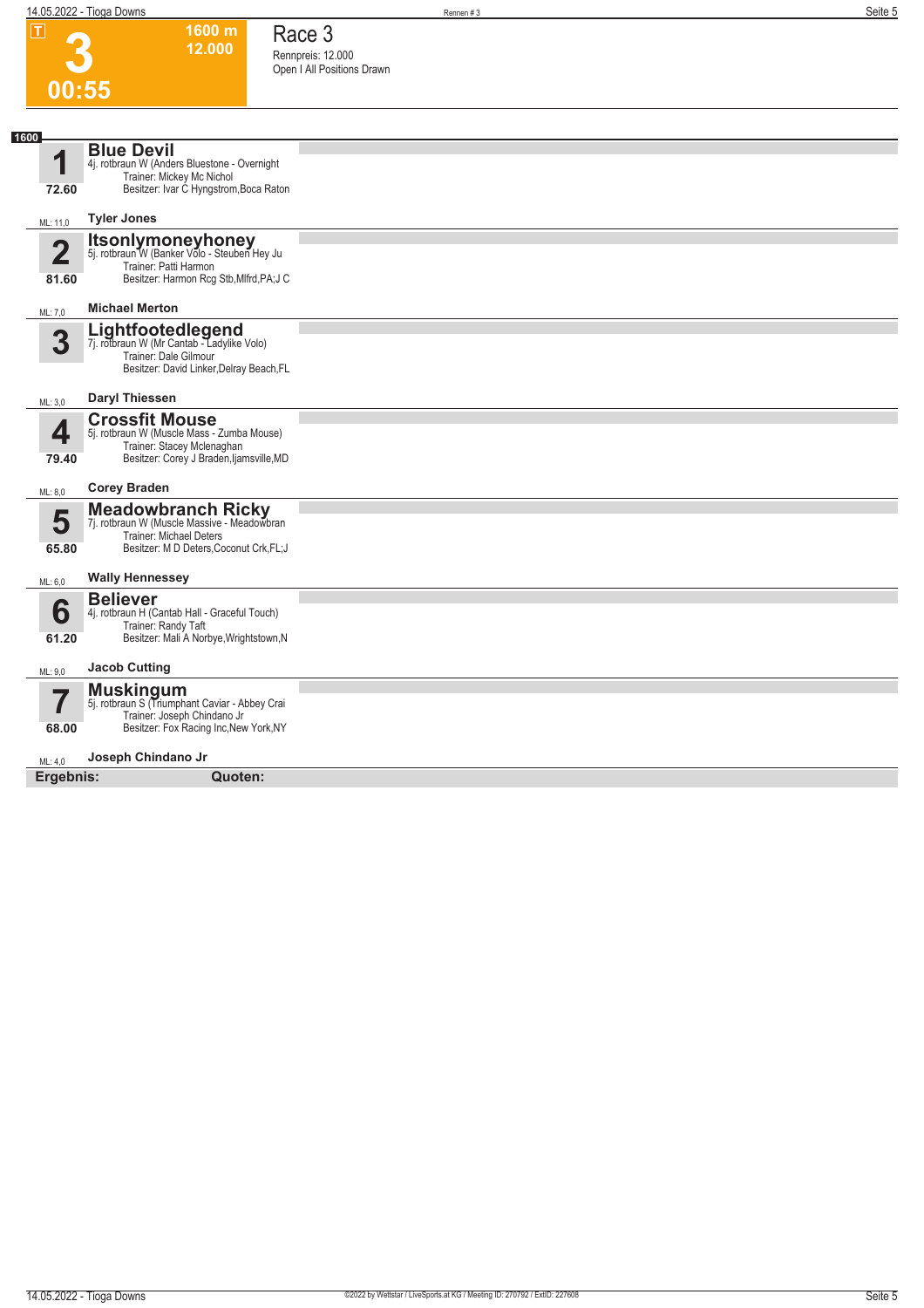**1600 m 8.700**  **Race 4**

| .                                | ווו טטטו<br>8.700                                                                                                                       | Race 4<br>Rennpreis: 8.700                                                        |
|----------------------------------|-----------------------------------------------------------------------------------------------------------------------------------------|-----------------------------------------------------------------------------------|
|                                  | 01:15                                                                                                                                   | Winners of 2 but not more than 5 (N/W L3 or F& M 6) Ext PM Races or \$40,000 Life |
|                                  |                                                                                                                                         |                                                                                   |
| 1600                             |                                                                                                                                         |                                                                                   |
| 1                                | <b>Classy Tom</b><br>3j. grau W (Muscle Massive - Tom's Ok Lady)                                                                        |                                                                                   |
| 81.60                            | Trainer: Paul Long<br>Besitzer: Robert A & Lynn M Brooks, Gr                                                                            |                                                                                   |
| ML: 9,0                          | <b>Jeffrey Long</b>                                                                                                                     |                                                                                   |
| $\overline{2}$<br>104.30         | <b>Immaculate Prayer</b><br>5j. grau W (Prayer I Am - Summer Ran)<br>Trainer: Lewis Miller<br>Besitzer: Lewis R Miller, New Berlin, NY; |                                                                                   |
| ML: 11,0                         | <b>Michael D Miller</b>                                                                                                                 |                                                                                   |
|                                  | Sevenshotsobourbon                                                                                                                      |                                                                                   |
| 3                                | 4j. rotbraun W (Chapter Seven - Bourbon Belle                                                                                           |                                                                                   |
|                                  | Trainer: Frankie Bambrick                                                                                                               |                                                                                   |
| 77.10                            | Besitzer: Lee A Clarke, Buxton, ME                                                                                                      |                                                                                   |
| ML: 4,0                          | <b>Mike Simons</b>                                                                                                                      |                                                                                   |
| 4                                | <b>Rose Run Wildcat</b><br>4j. rotbraun S (Triumphant Caviar - Before The<br>Trainer: Michael Deters                                    |                                                                                   |
| 65.80                            | Besitzer: M Deters, Cnt Crk, FL; J Warne                                                                                                |                                                                                   |
| ML: 7,0                          | <b>Wally Hennessey</b>                                                                                                                  |                                                                                   |
|                                  | <b>Danzon Hanover</b>                                                                                                                   |                                                                                   |
| 5                                | 4j. rotbraun W (Explosive Matter - Dancin Darli<br>Trainer: Edgar Clarke                                                                |                                                                                   |
| 79.40                            | Besitzer: Kelly Walker Stable LLC, Davi                                                                                                 |                                                                                   |
| ML: 8,0                          | <b>Corey Braden</b>                                                                                                                     |                                                                                   |
|                                  | <b>PL</b> Olivia                                                                                                                        |                                                                                   |
| 6                                | 4j. rotbraun S (Muscle Mass - Friday's Gem)<br>Trainer: Dale Gilmour                                                                    |                                                                                   |
|                                  | Besitzer: Prince Lee Acres, Uxbridge, O                                                                                                 |                                                                                   |
| ML: 6,0                          | <b>Daryl Thiessen</b>                                                                                                                   |                                                                                   |
|                                  | <b>Capital T Storm</b>                                                                                                                  |                                                                                   |
| $\overline{\mathbf{7}}$<br>68.00 | 4j. rotbraun W (Father Patrick - Missys Mission<br>Trainer: Joseph Chindano Jr<br>Besitzer: James A De Lucia, Lords Vall                |                                                                                   |
|                                  | Joseph Chindano Jr                                                                                                                      |                                                                                   |
| ML: 3,0<br>Ergebnis:             | Quoten:                                                                                                                                 |                                                                                   |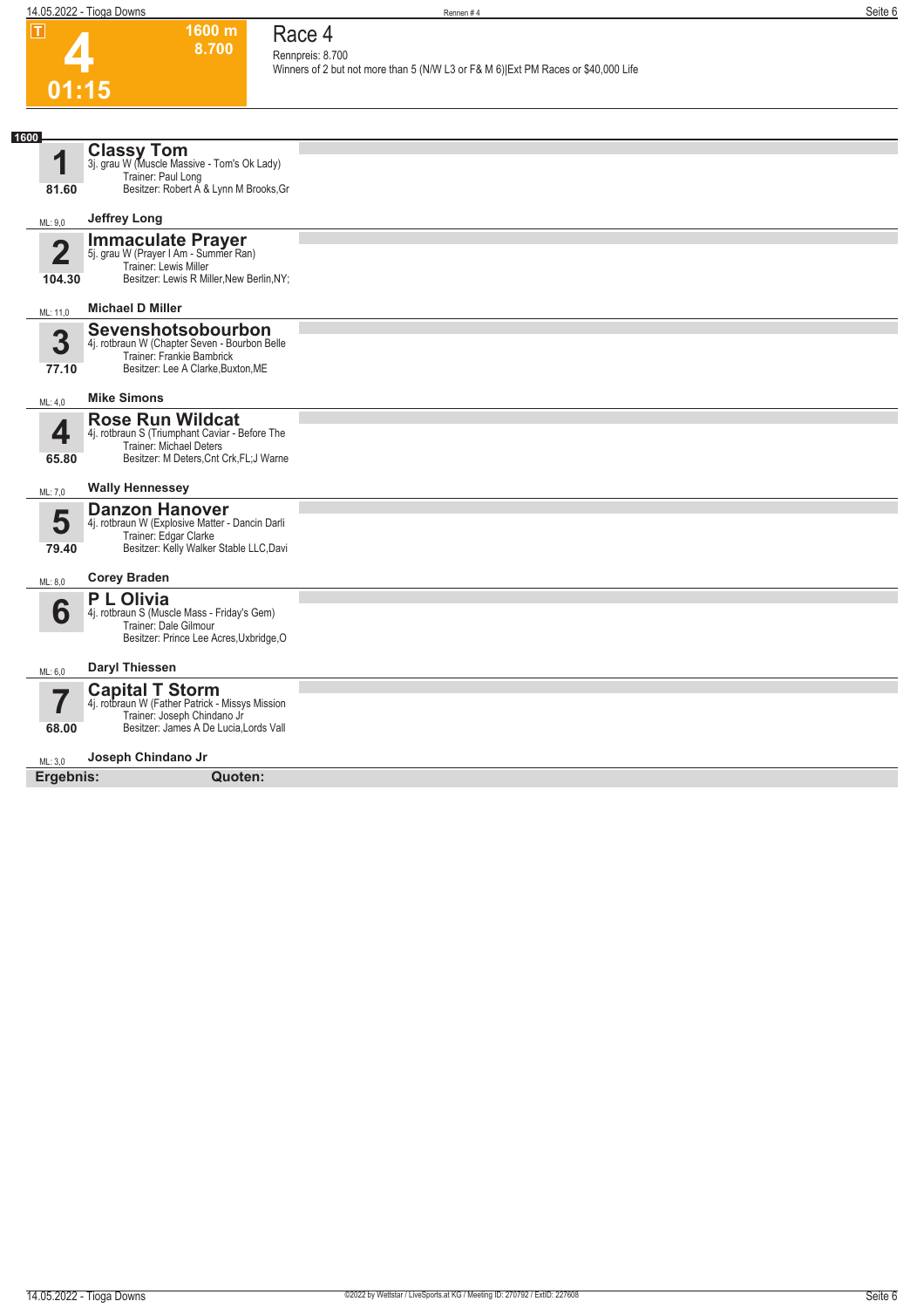### **Race 5 Rennpreis: 7.500**

**1600 m 7.500** 

**Non Winners of \$3,501 Last 5 Starts (Mares Allowed 20%|on Earnings) AE: N/W 4 (F& M 5) PM Races OPT CLM|\$15,000** 

| <b>Muscle High</b><br>1<br>8j. rotbraun W (Muscle Hill - High On Arrival)<br>Trainer: Jim Mc Donald<br>Besitzer: James R Mc Donald, Fort Lau<br>77.10<br><b>Mike Simons</b><br>ML: 4,0<br><b>Matt's Muscles</b><br>2<br>5j. rotbraun W (Deweycheatumnhowe - Miss C<br>Trainer: Jody Riedel<br>Besitzer: Super Mile LLC, Blasdell, NY; J<br>79.40<br>Jim Taggart Jr<br>ML: 3,0<br><b>Groovey Kid</b><br>3<br>11j. grau W (Cincinnati Kid - Grooveykindaluv)<br>30.10 Hop<br>$\mathbf{2}$<br>1600<br>1.6 Wrenn Peter<br>Clogger, Grooveykid, Nickisflash<br>Trainer: Wally Hennessey<br>23.10 Balmoral Park<br>1<br>1600<br>Krueger Matthew<br>Grooveykid, Muscletrip, Triciasbanner<br>Besitzer: Walter J Hennessey, Coconut<br>65.80<br>5<br>16.10 Balmoral Park<br>1600<br>Hiteman Dale<br>Justiceandfifth, Greatestofease, Guessimon<br>6<br>25.09 Hop<br>1600<br>13,3 Leonard Ross<br>Highlightas, Jessesdakota, Moveup<br><b>Wally Hennessey</b><br>3<br>18.09 Hop<br>1600<br>5.8 Leonard Ross<br>Domitianhall, Sackfullofmoney, Grooveykid<br>ML: 7,0<br><b>Warrawee Windsor</b><br>4<br>4j. rotbraun W (Royalty For Life - The Tall Pop<br>Trainer: Joseph Skowyra<br>Besitzer: Rocco J Stebbins, Rochester,<br>81.60<br><b>Michael Merton</b><br>ML: 9,0<br><b>Glide In The Wind</b><br>5<br>7j. rotbraun W (Yankee Glide - Lady In The Wi<br>Trainer: Frankie Bambrick<br>Besitzer: Lee A Clarke, Buxton, ME<br>68.00<br>Joseph Chindano Jr<br>ML: 10,0<br><b>The Blazing Truth</b><br>7j. rotbraun W (Credit Winner - Pink Caviar)<br>6<br>Trainer: Lewis Miller<br>Besitzer: Lewis R Miller, New Berlin, NY;<br>104.30<br><b>Michael D Miller</b><br>ML: 11,0<br><b>Broadway Bruiser</b><br>7j. rotbraun W (Muscle Mass - Stage Fright)<br>Trainer: Edgar Clarke<br>Besitzer: Edgar R Clarke, Nichols, NY<br>79.40<br><b>Corey Braden</b><br>ML: 11,0<br><b>Can't Win</b><br>8<br>7j. rotbraun W (Cantab Hall - Win Doctor)<br>Trainer: Rock C Vinci<br>Besitzer: Rock C Vinci, Geneseo, NY<br>81.60<br><b>Rock C Vinci</b><br>ML: 16,0<br><b>Aquillo</b><br>9<br>8j. rotbraun W (Crazed - Misty Ridge)<br>Trainer: William Popfinger<br>Besitzer: William Popfinger, Fort Lauder<br><b>Aaron Byron</b><br>ML: 13,0<br>Quoten:<br>Ergebnis: | 1600 |  |  |  |
|-------------------------------------------------------------------------------------------------------------------------------------------------------------------------------------------------------------------------------------------------------------------------------------------------------------------------------------------------------------------------------------------------------------------------------------------------------------------------------------------------------------------------------------------------------------------------------------------------------------------------------------------------------------------------------------------------------------------------------------------------------------------------------------------------------------------------------------------------------------------------------------------------------------------------------------------------------------------------------------------------------------------------------------------------------------------------------------------------------------------------------------------------------------------------------------------------------------------------------------------------------------------------------------------------------------------------------------------------------------------------------------------------------------------------------------------------------------------------------------------------------------------------------------------------------------------------------------------------------------------------------------------------------------------------------------------------------------------------------------------------------------------------------------------------------------------------------------------------------------------------------------------------------------------------------------------------------------------------------------------------------------------------------------------------------------------------------------------------------------------------------------------------------------------------------------------------------------------------------------------------------|------|--|--|--|
|                                                                                                                                                                                                                                                                                                                                                                                                                                                                                                                                                                                                                                                                                                                                                                                                                                                                                                                                                                                                                                                                                                                                                                                                                                                                                                                                                                                                                                                                                                                                                                                                                                                                                                                                                                                                                                                                                                                                                                                                                                                                                                                                                                                                                                                       |      |  |  |  |
|                                                                                                                                                                                                                                                                                                                                                                                                                                                                                                                                                                                                                                                                                                                                                                                                                                                                                                                                                                                                                                                                                                                                                                                                                                                                                                                                                                                                                                                                                                                                                                                                                                                                                                                                                                                                                                                                                                                                                                                                                                                                                                                                                                                                                                                       |      |  |  |  |
|                                                                                                                                                                                                                                                                                                                                                                                                                                                                                                                                                                                                                                                                                                                                                                                                                                                                                                                                                                                                                                                                                                                                                                                                                                                                                                                                                                                                                                                                                                                                                                                                                                                                                                                                                                                                                                                                                                                                                                                                                                                                                                                                                                                                                                                       |      |  |  |  |
|                                                                                                                                                                                                                                                                                                                                                                                                                                                                                                                                                                                                                                                                                                                                                                                                                                                                                                                                                                                                                                                                                                                                                                                                                                                                                                                                                                                                                                                                                                                                                                                                                                                                                                                                                                                                                                                                                                                                                                                                                                                                                                                                                                                                                                                       |      |  |  |  |
|                                                                                                                                                                                                                                                                                                                                                                                                                                                                                                                                                                                                                                                                                                                                                                                                                                                                                                                                                                                                                                                                                                                                                                                                                                                                                                                                                                                                                                                                                                                                                                                                                                                                                                                                                                                                                                                                                                                                                                                                                                                                                                                                                                                                                                                       |      |  |  |  |
|                                                                                                                                                                                                                                                                                                                                                                                                                                                                                                                                                                                                                                                                                                                                                                                                                                                                                                                                                                                                                                                                                                                                                                                                                                                                                                                                                                                                                                                                                                                                                                                                                                                                                                                                                                                                                                                                                                                                                                                                                                                                                                                                                                                                                                                       |      |  |  |  |
|                                                                                                                                                                                                                                                                                                                                                                                                                                                                                                                                                                                                                                                                                                                                                                                                                                                                                                                                                                                                                                                                                                                                                                                                                                                                                                                                                                                                                                                                                                                                                                                                                                                                                                                                                                                                                                                                                                                                                                                                                                                                                                                                                                                                                                                       |      |  |  |  |
|                                                                                                                                                                                                                                                                                                                                                                                                                                                                                                                                                                                                                                                                                                                                                                                                                                                                                                                                                                                                                                                                                                                                                                                                                                                                                                                                                                                                                                                                                                                                                                                                                                                                                                                                                                                                                                                                                                                                                                                                                                                                                                                                                                                                                                                       |      |  |  |  |
|                                                                                                                                                                                                                                                                                                                                                                                                                                                                                                                                                                                                                                                                                                                                                                                                                                                                                                                                                                                                                                                                                                                                                                                                                                                                                                                                                                                                                                                                                                                                                                                                                                                                                                                                                                                                                                                                                                                                                                                                                                                                                                                                                                                                                                                       |      |  |  |  |
|                                                                                                                                                                                                                                                                                                                                                                                                                                                                                                                                                                                                                                                                                                                                                                                                                                                                                                                                                                                                                                                                                                                                                                                                                                                                                                                                                                                                                                                                                                                                                                                                                                                                                                                                                                                                                                                                                                                                                                                                                                                                                                                                                                                                                                                       |      |  |  |  |
|                                                                                                                                                                                                                                                                                                                                                                                                                                                                                                                                                                                                                                                                                                                                                                                                                                                                                                                                                                                                                                                                                                                                                                                                                                                                                                                                                                                                                                                                                                                                                                                                                                                                                                                                                                                                                                                                                                                                                                                                                                                                                                                                                                                                                                                       |      |  |  |  |
|                                                                                                                                                                                                                                                                                                                                                                                                                                                                                                                                                                                                                                                                                                                                                                                                                                                                                                                                                                                                                                                                                                                                                                                                                                                                                                                                                                                                                                                                                                                                                                                                                                                                                                                                                                                                                                                                                                                                                                                                                                                                                                                                                                                                                                                       |      |  |  |  |
|                                                                                                                                                                                                                                                                                                                                                                                                                                                                                                                                                                                                                                                                                                                                                                                                                                                                                                                                                                                                                                                                                                                                                                                                                                                                                                                                                                                                                                                                                                                                                                                                                                                                                                                                                                                                                                                                                                                                                                                                                                                                                                                                                                                                                                                       |      |  |  |  |
|                                                                                                                                                                                                                                                                                                                                                                                                                                                                                                                                                                                                                                                                                                                                                                                                                                                                                                                                                                                                                                                                                                                                                                                                                                                                                                                                                                                                                                                                                                                                                                                                                                                                                                                                                                                                                                                                                                                                                                                                                                                                                                                                                                                                                                                       |      |  |  |  |
|                                                                                                                                                                                                                                                                                                                                                                                                                                                                                                                                                                                                                                                                                                                                                                                                                                                                                                                                                                                                                                                                                                                                                                                                                                                                                                                                                                                                                                                                                                                                                                                                                                                                                                                                                                                                                                                                                                                                                                                                                                                                                                                                                                                                                                                       |      |  |  |  |
|                                                                                                                                                                                                                                                                                                                                                                                                                                                                                                                                                                                                                                                                                                                                                                                                                                                                                                                                                                                                                                                                                                                                                                                                                                                                                                                                                                                                                                                                                                                                                                                                                                                                                                                                                                                                                                                                                                                                                                                                                                                                                                                                                                                                                                                       |      |  |  |  |
|                                                                                                                                                                                                                                                                                                                                                                                                                                                                                                                                                                                                                                                                                                                                                                                                                                                                                                                                                                                                                                                                                                                                                                                                                                                                                                                                                                                                                                                                                                                                                                                                                                                                                                                                                                                                                                                                                                                                                                                                                                                                                                                                                                                                                                                       |      |  |  |  |
|                                                                                                                                                                                                                                                                                                                                                                                                                                                                                                                                                                                                                                                                                                                                                                                                                                                                                                                                                                                                                                                                                                                                                                                                                                                                                                                                                                                                                                                                                                                                                                                                                                                                                                                                                                                                                                                                                                                                                                                                                                                                                                                                                                                                                                                       |      |  |  |  |
|                                                                                                                                                                                                                                                                                                                                                                                                                                                                                                                                                                                                                                                                                                                                                                                                                                                                                                                                                                                                                                                                                                                                                                                                                                                                                                                                                                                                                                                                                                                                                                                                                                                                                                                                                                                                                                                                                                                                                                                                                                                                                                                                                                                                                                                       |      |  |  |  |
|                                                                                                                                                                                                                                                                                                                                                                                                                                                                                                                                                                                                                                                                                                                                                                                                                                                                                                                                                                                                                                                                                                                                                                                                                                                                                                                                                                                                                                                                                                                                                                                                                                                                                                                                                                                                                                                                                                                                                                                                                                                                                                                                                                                                                                                       |      |  |  |  |
|                                                                                                                                                                                                                                                                                                                                                                                                                                                                                                                                                                                                                                                                                                                                                                                                                                                                                                                                                                                                                                                                                                                                                                                                                                                                                                                                                                                                                                                                                                                                                                                                                                                                                                                                                                                                                                                                                                                                                                                                                                                                                                                                                                                                                                                       |      |  |  |  |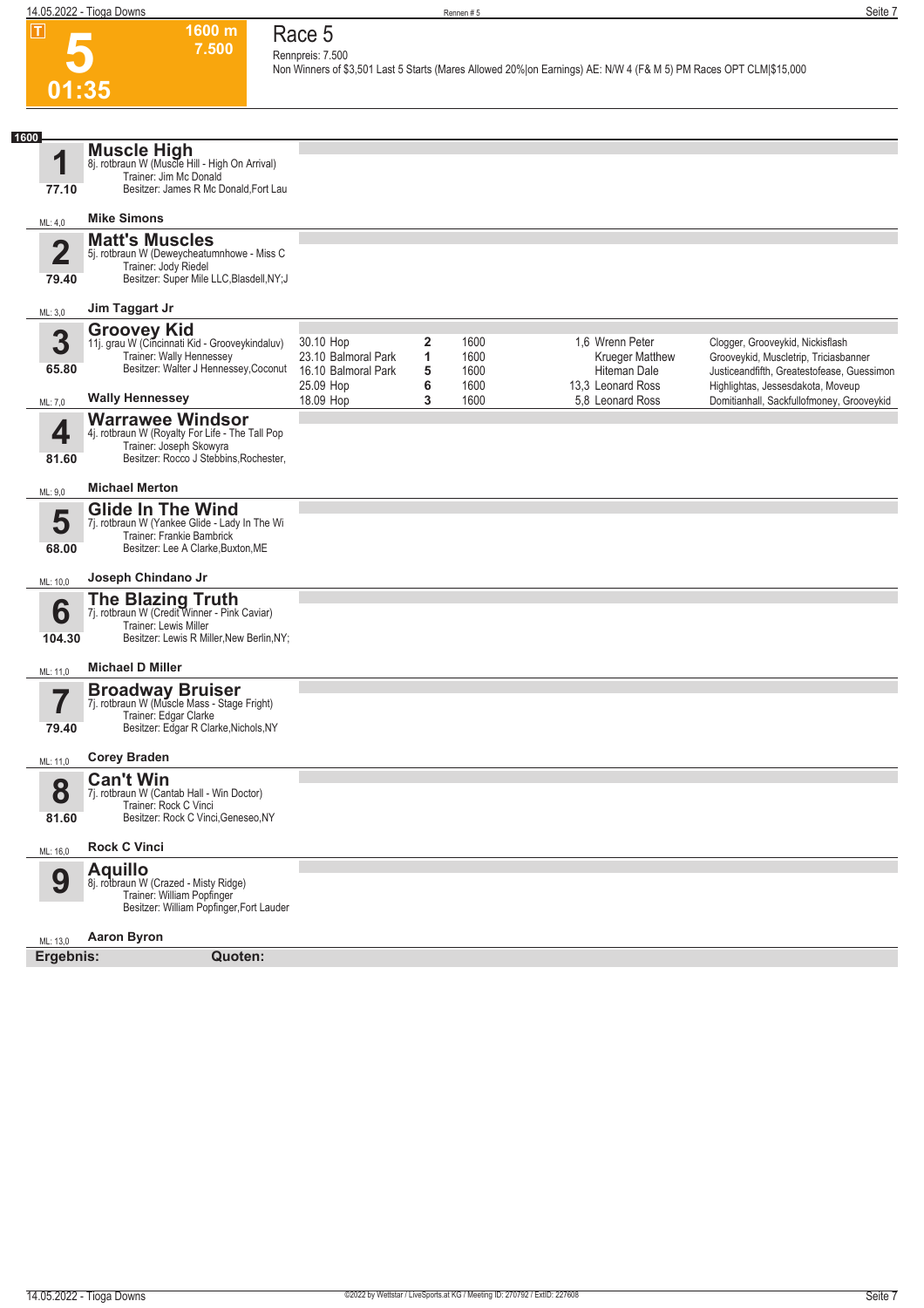**1600 m**

**Race 6**

#### **6 01:55 6.000 Rennpreis: 6.000 Non Winners of \$1,751 Last 5 Starts (Mares Allowed 20%|on Earnings) OPT CLM \$8,000 1 1600** ML: 11,0 **68.00 Ginger Tree Knox** 4j. rotbraun W (Bar Hopping - Up Front Annika Trainer: Michael Deruntz Besitzer: Never Give Up Racing,Cincin **Joseph Chindano Jr 2** ML: 13,0 **81.60 Edom Up Blue Boy**<br>13j. kastanie W (Revenue S - Elegante Mongil<br>Trainer: Rock C Vinci Besitzer: Rock C Vinci,Geneseo,NY **Rock C Vinci** 23.10 Monticello **5** 1600 40,0 Vinci Rock A Friskystrike, Gamechanger, Jeaniemarie 1600 16.00 Monticello **76.00 Adenium, Getinonthesecret, Mandinga** 36,00 Vinci Rock A Adenium, Getinonthesecret, Mandinga<br>1600 1600 30,00 Vinci Rock A Gracencharlie, Cabo, Bankerall 09.10 Monticello **4** 1600 90,0 Vinci Rock A Gracencharlie, Cabo, Bankerall<br>1600 95,0 Vinci Rock A Gracencharlie, Sirsiro, Broadwa 25.09 Monticello **8** 1600 95,0 Vinci Rock A Gracencharlie, Sirsiro, Broadwayvictory Whateverlolawants, Mandinga, Passthepop **3** ML: 7,0 **Grosseto As** 5j. grau W (Conway Hall - Follonica) Trainer: Joseph Skowyra Besitzer: Rocco J Stebbins,Rochester, **Aaron Byron 4** ML: 11,0 **79.40 Pistols Aspiration** 10j. rotbraun W (Pistols N Spurs - Armbro Vag Trainer: Guy Howard Besitzer: Howard Stables,Binghamton, **Jim Taggart Jr 5** ML: 9,0 **79.40 Splitsville** 13j. rotbraun W (Hard Rock N Roll - Meet My Trainer: Michael Deters Besitzer: Richard J Starke,Homosassa, **Corey Braden** 11.12 Spck **2** 1600 Putnamjr Carl Naturalforces, Splitsville, N/A 23.11 Spck **4** 1600 2,0 Putnamjr Carl Doubleagloria, Marquesas, Ericskarri<br>19.11 Spck **2** 1600 2,5 Putnamjr Carl Gespacho, Splitsville, Ronan Gespacho, Splitsville, Ronan 02.11 Spck **2 1600** 4,4 Putnamjr Carl Sonofnordic, Splitsville, Aprilmoonlight<br>19.10 Spck 2 1600 3,6 Putnamjr Carl Sonofnordic, Splitsville, Aprilmoonlight 19.10 Spck **2** 1600 3,6 Putnamjr Carl Sonofnordic, Splitsville, Aprilmoonlight **6** ML: 10,0 **104.30 If Not Why Not** 7j. rotbraun W (Muscle Mass - Amazing Grace Trainer: Hannah Miller Besitzer: Hannah M Miller,Edmeston,N **Michael D Miller 7** ML: 4,0 **81.60 Quick Deal** 14j. grau W (Revenue S - Photo Magic) Trainer: Patti Harmon Besitzer: Harmon Racing Stable LLC,M **Michael Merton** 28.12 Meadowlands **1** 1600 Gingras Yannick Quickdeal, Daylonmagician, Twinbspikeman 20.12 Yonkers **8** 1600 ,9 Brennan George Supermanning, Likeabatoutahell, Justarebel 13.12 Yonkers **8** 1600 2,3 Kakaley Matt Lorenzodream, Meladysmonet, Fortunista 22.11 Yonkers **1** 1600 1,3 Brennan George Quickdeal, Likeabatoutahell, Meladysmonet Quickdeal, Zooming, Brandosmuscleman **8** ML: 3,0 **77.10 Marquis Volo** 10j. grau W (Credit Winner - Margarita Momm Trainer: Jim Mc Donald Besitzer: James R Mc Donald,Fort Lau **Mike Simons 9** ML: 16,0 **65.80 Explosive Motion** 5j. grau W (Explosive Matter - Power Of Motio Trainer: Wally Hennessey Besitzer: Paul M O'Neil,Saratoga Sprin **Wally Hennessey**

**Ergebnis: Quoten:**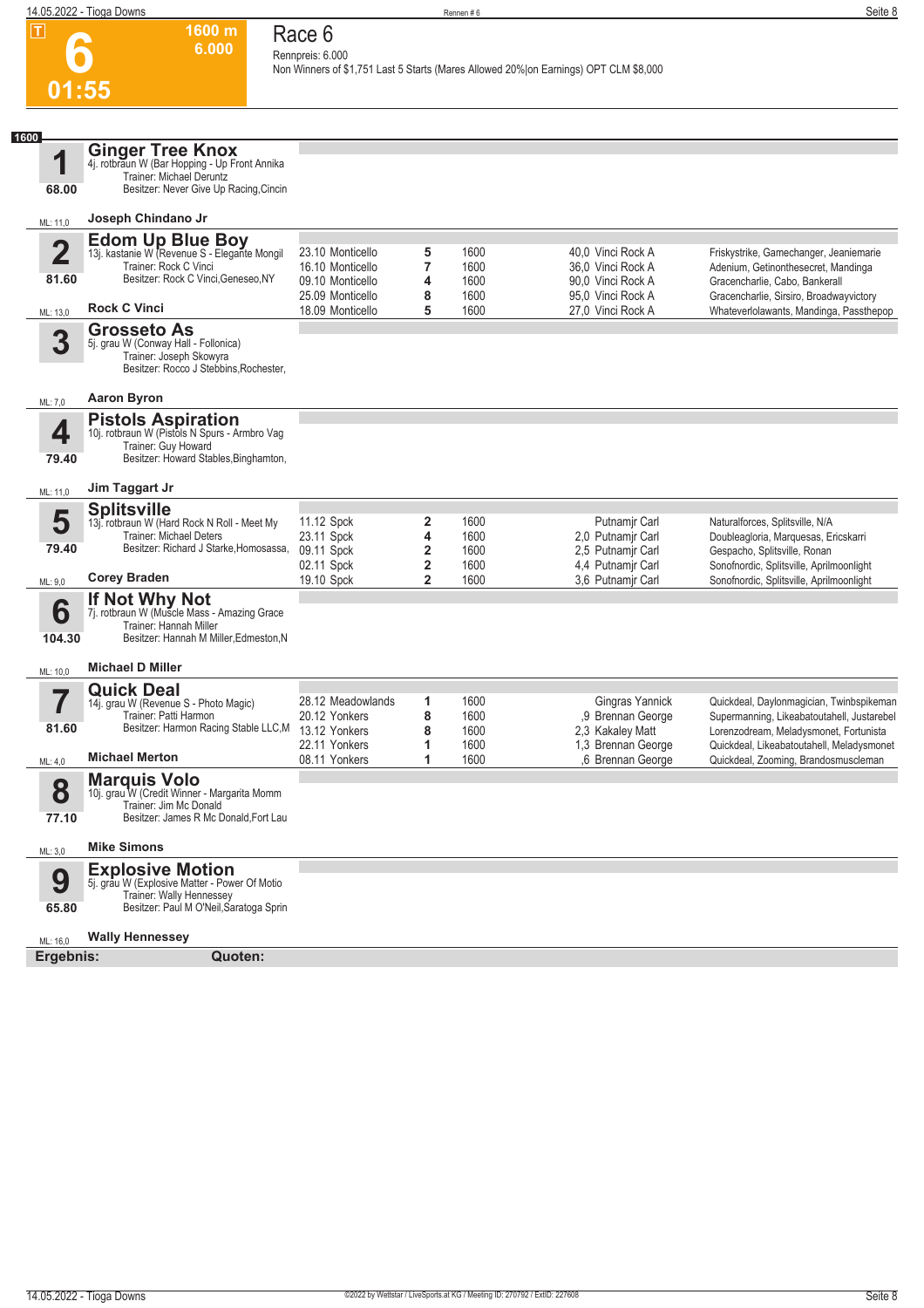# **7 02:15**

**1600 m 5.500 Race 7**

**Rennpreis: 5.500 Fillies and Mares Claiming Handicap \$5,000-\$7,500.** 

| 1600                             |                                                                                                                                                     |  |
|----------------------------------|-----------------------------------------------------------------------------------------------------------------------------------------------------|--|
| q                                | <b>Return To Style</b><br>9j. rotbraun S (Royal Mattjesty - Royal Dienes<br>Trainer: David Daigneault<br>Besitzer: David P Daigneault, Puslinch,    |  |
| ML: 5.0                          | <b>Aaron Byron</b>                                                                                                                                  |  |
| $\overline{\mathbf{2}}$<br>79.40 | <b>Mrs Krabappel</b><br>10j. rotbraun S (Allamerican Native - Liscarroll)<br>Trainer: Chris Mccracken<br>Besitzer: William R Mc Cracken, Hamilt     |  |
| ML: 9,0                          | <b>Corey Braden</b>                                                                                                                                 |  |
| 3<br>68.00                       | <b>Tenwillgetutwenty</b><br>7j. rotbraun S (Pet Rock - Moonlite Delite)<br>Trainer: Timothy Miller Jr.<br>Besitzer: Timothy L Miller Jr, Burlington |  |
| ML: 7,0                          | Joseph Chindano Jr                                                                                                                                  |  |
| 4                                | <b>Move Over Sis</b><br>8j. grau S (Canyon Wind - Marbecca)<br>Trainer: Dale Gilmour<br>Besitzer: Jamie M Daley, Nichols, NY;L                      |  |
| ML: 55,0                         | <b>Daryl Thiessen</b>                                                                                                                               |  |
| 5<br>81.60                       | <b>Cheers For Chips</b><br>4j. rotbraun S (Heston Blue Chip - Celebrate A<br>Trainer: Kevin Reynolds Jr.<br>Besitzer: Kevin L Reynolds, Shickshinn  |  |
| ML: 3,0                          | <b>Michael Merton</b>                                                                                                                               |  |
| 6<br>72.60                       | Hurrikanemyshannon<br>5j. rotbraun S (Artspeak - Cheyenne Trish)<br>Trainer: Daniel Gassien<br>Besitzer: Jemaxpo Racing Stable LLC,                 |  |
| ML: 4,0                          | <b>Tyler Jones</b>                                                                                                                                  |  |
| Ergebnis:                        | Quoten:                                                                                                                                             |  |
|                                  |                                                                                                                                                     |  |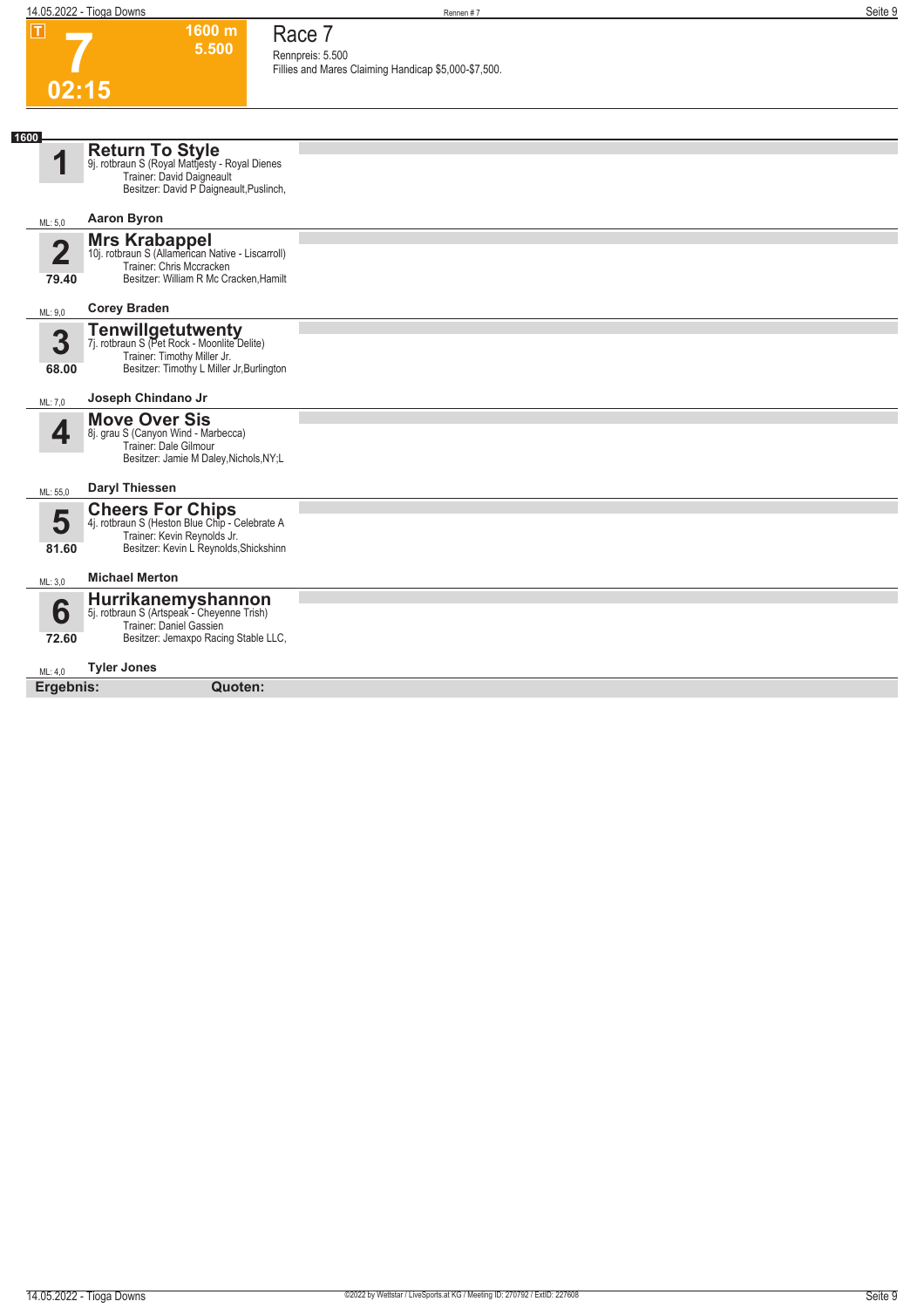**1600 m 7.000**  **Race 8 Rennpreis: 7.000**

| .<br>$\bullet$          | ווו טטטו<br>7.000                                                     | Race o<br>Rennpreis: 7.000                             |
|-------------------------|-----------------------------------------------------------------------|--------------------------------------------------------|
| 02:35                   |                                                                       | Non Winners of 1 Extended PM Race or N/W \$10,000 Life |
|                         |                                                                       |                                                        |
| 1600                    |                                                                       |                                                        |
|                         | <b>PL Pork Chop</b><br>3j. grau H (Kadabra - P L Corina)              |                                                        |
| 1                       | Trainer: Dale Gilmour                                                 |                                                        |
| 79.40                   | Besitzer: Prince Lee Acres, Uxbridge, O                               |                                                        |
| ML: 6,0                 | <b>Corey Braden</b>                                                   |                                                        |
| $\overline{\mathbf{2}}$ | The Gogester<br>3j. rotbraun W (Sebastian K S - Broadway Pai          |                                                        |
|                         | Trainer: Joseph Moeykens                                              |                                                        |
| 61.20                   | Besitzer: Sean R Mcgrath, Holmdel, NJ                                 |                                                        |
| ML: 9,0                 | <b>Brandon Parker</b>                                                 |                                                        |
| 3                       | Max Milage 4j. rotbraun W (Conway Hall - Angelholm Han                |                                                        |
|                         | Trainer: Patti Harmon                                                 |                                                        |
| 81.60                   | Besitzer: Harmon Racing Stable LLC,M                                  |                                                        |
| ML: 3,0                 | <b>Michael Merton</b>                                                 |                                                        |
|                         | <b>Honorable Lady</b>                                                 |                                                        |
| 4                       | 3j. rotbraun S (Jailhouse Jesse - Honorable M<br>Trainer: Jody Riedel |                                                        |
| 79.40                   | Besitzer: Super Mile LLC, Blasdell, NY                                |                                                        |
| ML: 4,0                 | Jim Taggart Jr                                                        |                                                        |
|                         | Louiebeatemnwow                                                       |                                                        |
| 5                       | 3j. grau H (Deweycheatumnhowe - Sienna)<br>Trainer: Hannah Miller     |                                                        |
| 104.30                  | Besitzer: Lewis R & Terry L Miller, New                               |                                                        |
| ML: 11,0                | <b>Michael D Miller</b>                                               |                                                        |
|                         | <b>Tour De Force</b>                                                  |                                                        |
| 6                       | 3j. rotbraun W (Chapter Seven - World Tour)<br>Trainer: Jim Mc Donald |                                                        |
| 77.10                   | Besitzer: James R Mc Donald, Fort Lau                                 |                                                        |
| ML: 7,0                 | <b>Mike Simons</b>                                                    |                                                        |
|                         | <b>Jana's Dew Drop</b>                                                |                                                        |
| 7                       | 3j. rotbraun S (Deweycheatumnhowe - Miss C<br>Trainer: Paul Long      |                                                        |
| 81.60                   | Besitzer: R A Brooks, Greene, NY; J H B                               |                                                        |
| ML: 8,0                 | Jeffrey Long                                                          |                                                        |
| Ergebnis:               | Quoten:                                                               |                                                        |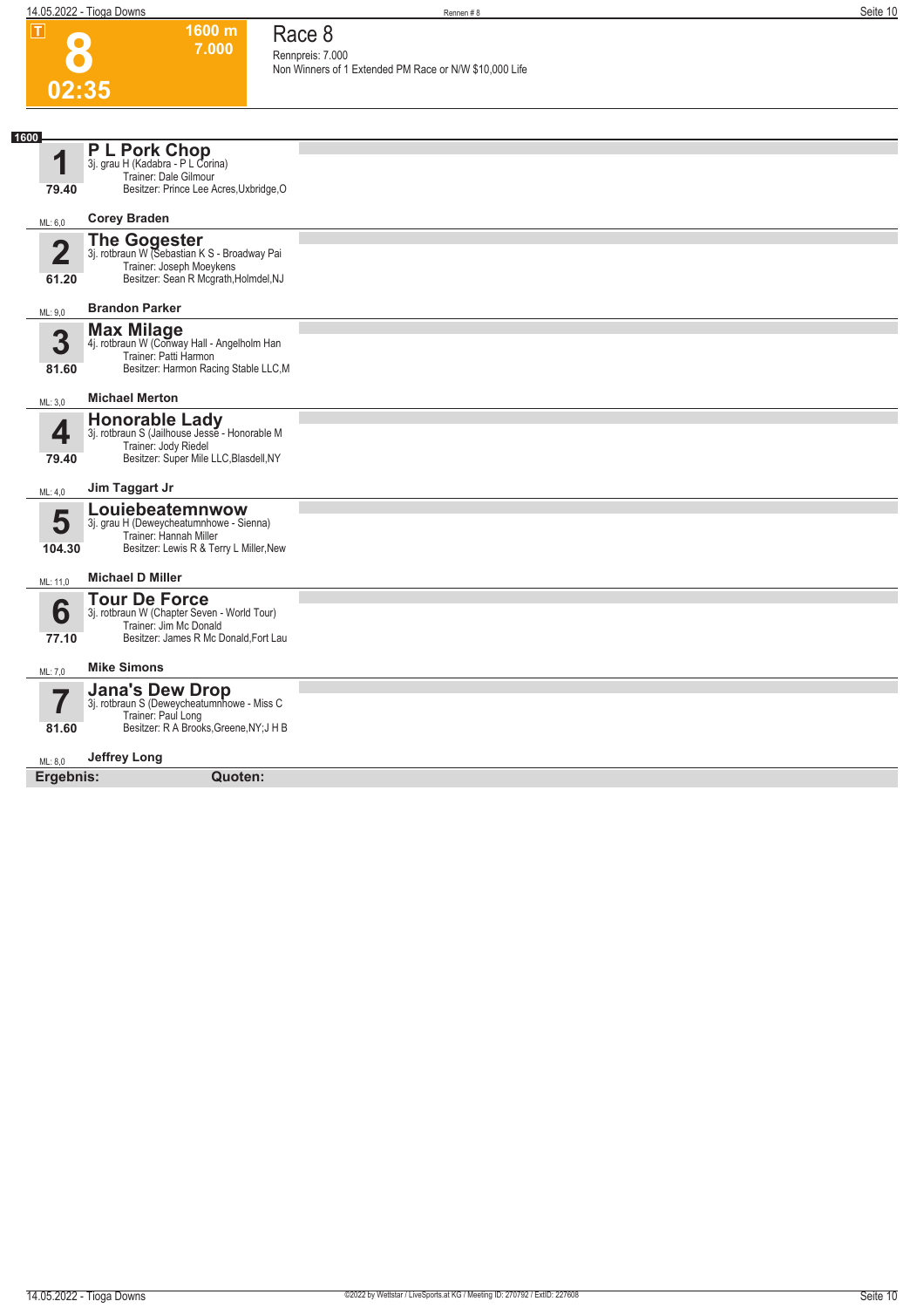| $\mathbf I$    | 1600 m<br>7.500                                                                                                                                    | Race 9<br>Rennpreis: 7.500                                                             |
|----------------|----------------------------------------------------------------------------------------------------------------------------------------------------|----------------------------------------------------------------------------------------|
|                |                                                                                                                                                    | Fillies and Mares Non Winners of \$3,501 L5 Starts AE: N/W 4 PM Races OPT CLM \$10,000 |
| 02:55          |                                                                                                                                                    |                                                                                        |
| 1600           |                                                                                                                                                    |                                                                                        |
| 1<br>79.40     | Queen Me Again<br>7j. grau S (Dragon Again - Queen Me)<br>Trainer: William Popfinger<br>Besitzer: William Popfinger, Fort Lauder                   |                                                                                        |
| ML: 16,0       | Jim Taggart Jr                                                                                                                                     |                                                                                        |
| $\overline{2}$ | <b>Miss Choptank</b><br>7j. rotbraun S (Total Truth - Blaze Of Color)<br>Trainer: Dale Gilmour<br>Besitzer: Jamie M Daley, Nichols, NY;L           |                                                                                        |
| ML: 13,0       | <b>Daryl Thiessen</b>                                                                                                                              |                                                                                        |
| 3<br>72.60     | <b>Gemalous</b><br>8j. rotbraun S (Delmarvalous - Yahoos)<br>Trainer: Marc Major<br>Besitzer: Michael C & Diane N Norcros                          |                                                                                        |
| ML: 11,0       | <b>Tyler Jones</b>                                                                                                                                 |                                                                                        |
| 4<br>79.40     | <b>Silverhill Misty</b><br>7j. rotbraun S (Proven Lover - Southwind Mira<br>Trainer: Allison Kolesar<br>Besitzer: Allison M Kolesar, Ulster, PA    |                                                                                        |
| ML: 11,0       | <b>Corey Braden</b>                                                                                                                                |                                                                                        |
| 5<br>81.60     | <b>Northern Dali</b><br>10j. rotbraun S (Dali - Smoke It Out)<br>Trainer: Gaston Lareau<br>Besitzer: Gaston Lareau, Pompano Bea                    |                                                                                        |
| ML: 9,0        | <b>Michael Merton</b>                                                                                                                              |                                                                                        |
| 6<br>68.00     | <b>New Number Who Dis</b><br>6j. grau S (Shark Gesture - Nothings Ever Fre<br>Trainer: Michael Deruntz<br>Besitzer: Michael J Deruntz, Gillett, PA |                                                                                        |
| ML: 10,0       | Joseph Chindano Jr                                                                                                                                 |                                                                                        |
| 65.80          | <b>Abby Rose</b><br>4j. rotbraun S (Heston Blue Chip - Kiddie Mcca<br>Trainer: Randy Taft<br>Besitzer: Mali A Norbye, Wrightstown, N               |                                                                                        |
| ML: 4,0        | <b>Wally Hennessey</b>                                                                                                                             |                                                                                        |
| 8              | Im Chiara<br>4j. rotbraun S (Thinking Out Loud - My Secret<br>Trainer: Jeffrey Byron<br>Besitzer: J WARREN Casely, Beeton, O                       |                                                                                        |
| ML: 3,0        | <b>Aaron Byron</b>                                                                                                                                 |                                                                                        |
| 9<br>77.10     | <b>Baby Got Back</b><br>5j. rotbraun S (Bettor's Delight - Village Brass)<br>Trainer: Jim Mc Donald<br>Besitzer: James R Mc Donald, Fort Lau       |                                                                                        |
| ML: 7,0        | <b>Mike Simons</b>                                                                                                                                 |                                                                                        |
| Ergebnis:      | Quoten:                                                                                                                                            |                                                                                        |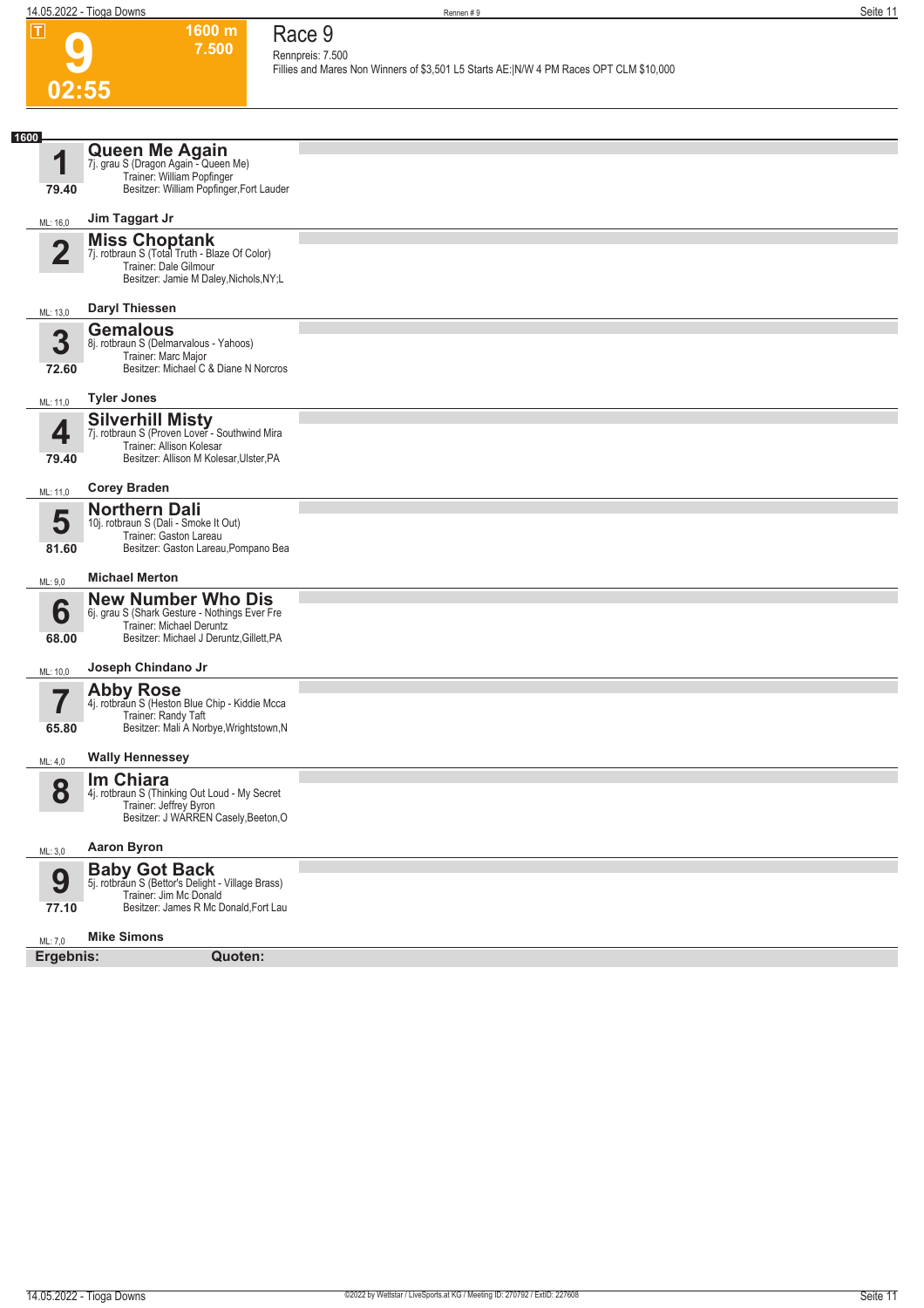| $ \mathbf{T} $                   | 1600 m<br>6.000                                                                                                                                 | Race 10<br>Rennpreis: 6.000                                                          |                  |                                        |                                                                                |                                                                                                                                                                                  |
|----------------------------------|-------------------------------------------------------------------------------------------------------------------------------------------------|--------------------------------------------------------------------------------------|------------------|----------------------------------------|--------------------------------------------------------------------------------|----------------------------------------------------------------------------------------------------------------------------------------------------------------------------------|
| 03:15                            |                                                                                                                                                 | Fillies and Mares Non Winners of \$1,551 L5 Starts OPT CLM \$8,000                   |                  |                                        |                                                                                |                                                                                                                                                                                  |
| 1600                             |                                                                                                                                                 |                                                                                      |                  |                                        |                                                                                |                                                                                                                                                                                  |
| 1<br>68.00                       | <b>Glory Ghost</b><br>6j. grau S (Bettor's Delight - Rock For Glory)<br>Trainer: Timothy Miller Jr.<br>Besitzer: Hope M Miller, Burlington Flat |                                                                                      |                  |                                        |                                                                                |                                                                                                                                                                                  |
| ML: 16,0                         | Joseph Chindano Jr                                                                                                                              |                                                                                      |                  |                                        |                                                                                |                                                                                                                                                                                  |
| $\overline{\mathbf{2}}$<br>72.60 | <b>Aspoonfulofsugar</b><br>4j. rotbraun S (Rollwithitharry - Sugar Booger)<br>Trainer: Marc Major<br>Besitzer: Michael C & Diane N Norcros      |                                                                                      |                  |                                        |                                                                                |                                                                                                                                                                                  |
| ML: 9,0                          | <b>Tyler Jones</b>                                                                                                                              |                                                                                      |                  |                                        |                                                                                |                                                                                                                                                                                  |
| 3<br>61.20                       | <b>Paloma Ruiz</b><br>6j. rotbraun S (Trust The Artist - Full Of Joy)<br>Trainer: Jacob Cutting<br>Besitzer: Melinda G Smith, Colts Neck,       |                                                                                      |                  |                                        |                                                                                |                                                                                                                                                                                  |
| ML: 7,0                          | <b>Jacob Cutting</b>                                                                                                                            |                                                                                      |                  |                                        |                                                                                |                                                                                                                                                                                  |
| 4                                | <b>Goldstar Rockette</b><br>12j. rotbraun S (Rock On - Tony's Silveraider)<br>Trainer: Louis Ginesi<br>Besitzer: Louis Ginesi, Deerfield Beach, | 18.12 Pompano Park<br>08.12 Pompano Park<br>08.12 Pompano Park<br>24.11 Pompano Park | 4<br>2           | 1600<br>unpl 1600<br>unpl 1600<br>1600 | 6,1 Mc Nichol Mickey<br>10,3 Mc Nichol Myles                                   | Icumisty, Realnicegirl, Shesbadtothebone<br>Delrayprincess, Icumisty, Onefinediamond<br>Delrayprincess, Icumisty, Onefinediamond<br>Delrayprincess, Goldstarrockette, Fulloffam  |
| ML: 3,0                          | <b>Aaron Byron</b>                                                                                                                              | 18.11 Pompano Park                                                                   | 4                | 1600                                   | 6,2 Mc Nichol Mickey                                                           | Icumisty, Delrayprincess, Fulloffame                                                                                                                                             |
| 5<br>65.80                       | <b>Hypnotic Racer</b><br>6j. grau S (Hypnotic Blue Chip - Dark Mood)<br>Trainer: Frankie Bambrick<br>Besitzer: Lee A Clarke, Buxton, ME         |                                                                                      |                  |                                        |                                                                                |                                                                                                                                                                                  |
| ML: 4,0                          | <b>Wally Hennessey</b>                                                                                                                          |                                                                                      |                  |                                        |                                                                                |                                                                                                                                                                                  |
| 6<br>77.10                       | <b>Miss Tressa</b><br>5j. rotbraun S (Big Bad John - The Mistress)<br>Trainer: Steven Ray<br>Besitzer: Steven R Ray, South New Ber              |                                                                                      |                  |                                        |                                                                                |                                                                                                                                                                                  |
| ML: 11,0                         | <b>Mike Simons</b>                                                                                                                              |                                                                                      |                  |                                        |                                                                                |                                                                                                                                                                                  |
| 81.60                            | <b>T C Scandal</b><br>11j. rotbraun S (Charley Barley - Scandal Inthe<br>Trainer: David Daigneault<br>Besitzer: David P Daigneault, Puslinch,   | 30.10 Hop<br>23.10 Hop<br>09.10 Hop<br>24.09 Hop                                     | 6<br>4<br>6<br>3 | 1600<br>1600<br>1600<br>1600           | 22.8 Putnam Joe<br>12,7 Putnam Joe<br>12,7 Chapman Ronald W<br>17.8 Putnam Joe | Hoosiersfantasy, Perfectmoments, Skyways<br>Itsamiracle, Anniesshooter, Mssolongbyeby<br>Electricdancemove, Scarletnsilk, Brookletsa<br>Sensationalshow, Scarletnsilk, Tcscandal |
| ML: 11,0                         | <b>Michael Merton</b>                                                                                                                           | 10.09 Hop                                                                            | 10               | 1600                                   | 12,1 Putnam Joe                                                                | Flyingcrystal, Totallee, Wildwanda                                                                                                                                               |
| 8<br>93.00                       | <b>Kck Girlies</b><br>4j. rotbraun S (Source Of Pride - West Wishes<br>Trainer: Michael Deruntz<br>Besitzer: Never Give Up Racing, Cincin       |                                                                                      |                  |                                        |                                                                                |                                                                                                                                                                                  |
| ML: 13,0                         | <b>Michael Deruntz</b>                                                                                                                          |                                                                                      |                  |                                        |                                                                                |                                                                                                                                                                                  |
| Ergebnis:                        | Quoten:                                                                                                                                         |                                                                                      |                  |                                        |                                                                                |                                                                                                                                                                                  |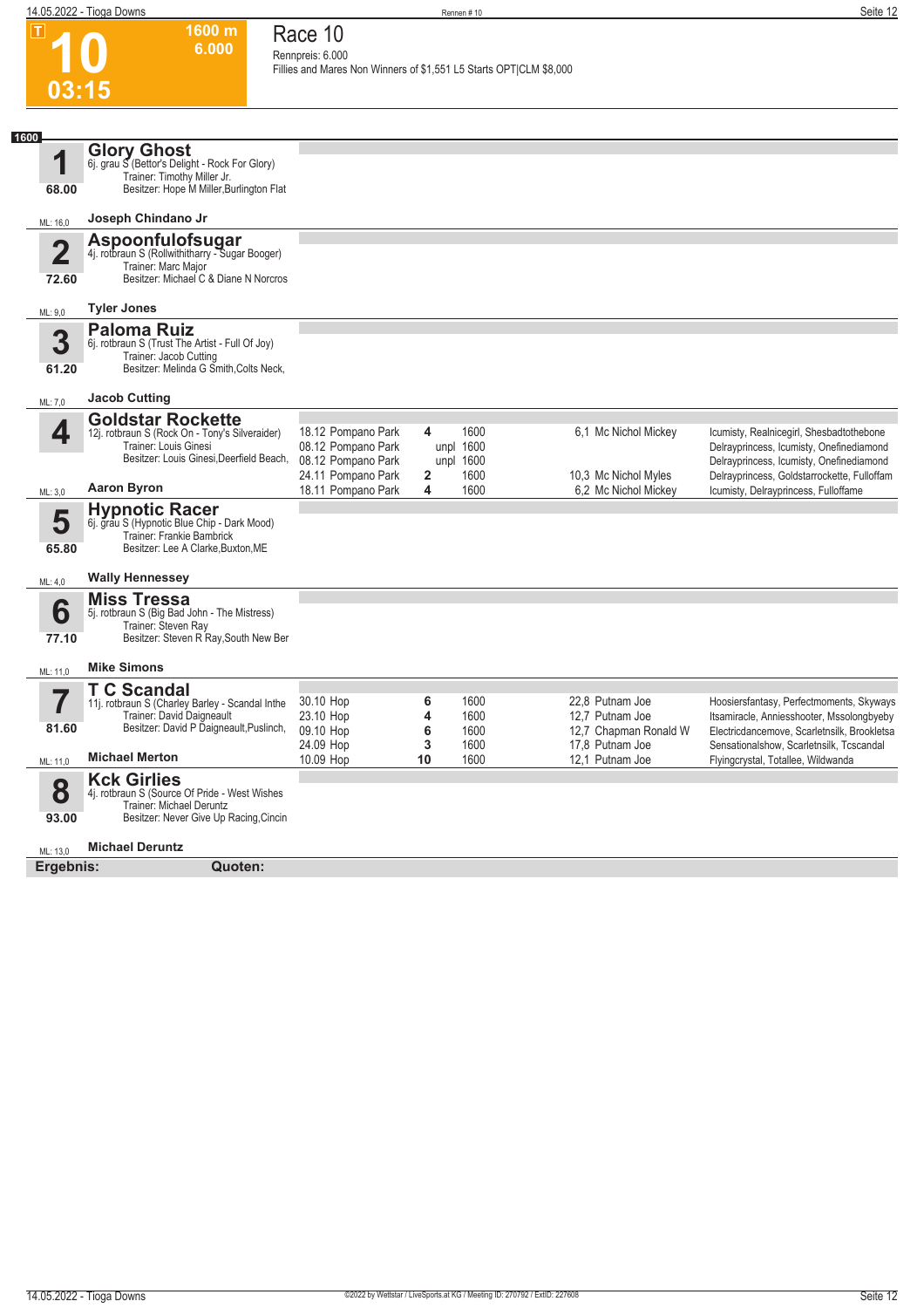$\boxed{1}$ 



## **Race 11**

**Rennpreis: 8.000**

**1600 m 8.000** 

**Fillies and Mares Non Winners of 2 Extended PM Races|or \$20,000 Life Maidens or N/W \$10K Life Drawn Inside** 

| 1600                 |                                                                                                                                                  |  |
|----------------------|--------------------------------------------------------------------------------------------------------------------------------------------------|--|
| 1<br>79.40           | <b>Townline Lorna</b><br>4j. rotbraun S (Time To Roll - Donnas First Sh<br>Trainer: Chris Mccracken<br>Besitzer: Chris R McCracken, Hamilton,    |  |
| ML: 9,0              | <b>Corey Braden</b>                                                                                                                              |  |
| $\mathbf 2$<br>61.20 | <b>Holmdel Hurricane</b><br>3j. rotbraun S (Rock N Roll Heaven - Hello Gre<br>Trainer: Joseph Moeykens<br>Besitzer: Sean R Mcgrath, Holmdel, NJ  |  |
| ML: 7,0              | <b>Brandon Parker</b>                                                                                                                            |  |
| 3<br>68.00           | <b>Cherish Hanover</b><br>3j. rotbraun S (Bettor's Delight - Clef Sign Han<br>Trainer: Jody Riedel<br>Besitzer: Geoffrey W Howles, Pompano       |  |
| ML: 5.0              | Joseph Chindano Jr                                                                                                                               |  |
| ◢<br>104.30          | <b>Panatee</b><br>4j. grau S (The Panderosa - Pancleefandarpel<br><b>Trainer: Dustin Miller</b><br>Besitzer: Bernt J Hansen, Afton, NY           |  |
| ML: 55,0             | <b>Dustin Miller</b>                                                                                                                             |  |
| 5<br>77.10           | <b>Prairie Dutchess</b><br>4j. rotbraun S (Royel Millennium - Stonebridge<br>Trainer: Frankie Bambrick<br>Besitzer: Laurie Lee Poulin, Okeechobe |  |
| ML: 3,0              | <b>Mike Simons</b>                                                                                                                               |  |
| 6<br>65.80           | Elegant Noelle<br>5j. rotbraun S (Heston Blue Chip - Elegant Girl<br>Trainer: Timothy Miller Jr.<br>Besitzer: Timothy L Miller, New Berlin, N    |  |
| ML: 4.0              | <b>Wally Hennessey</b>                                                                                                                           |  |
| Ergebnis:            | Quoten:                                                                                                                                          |  |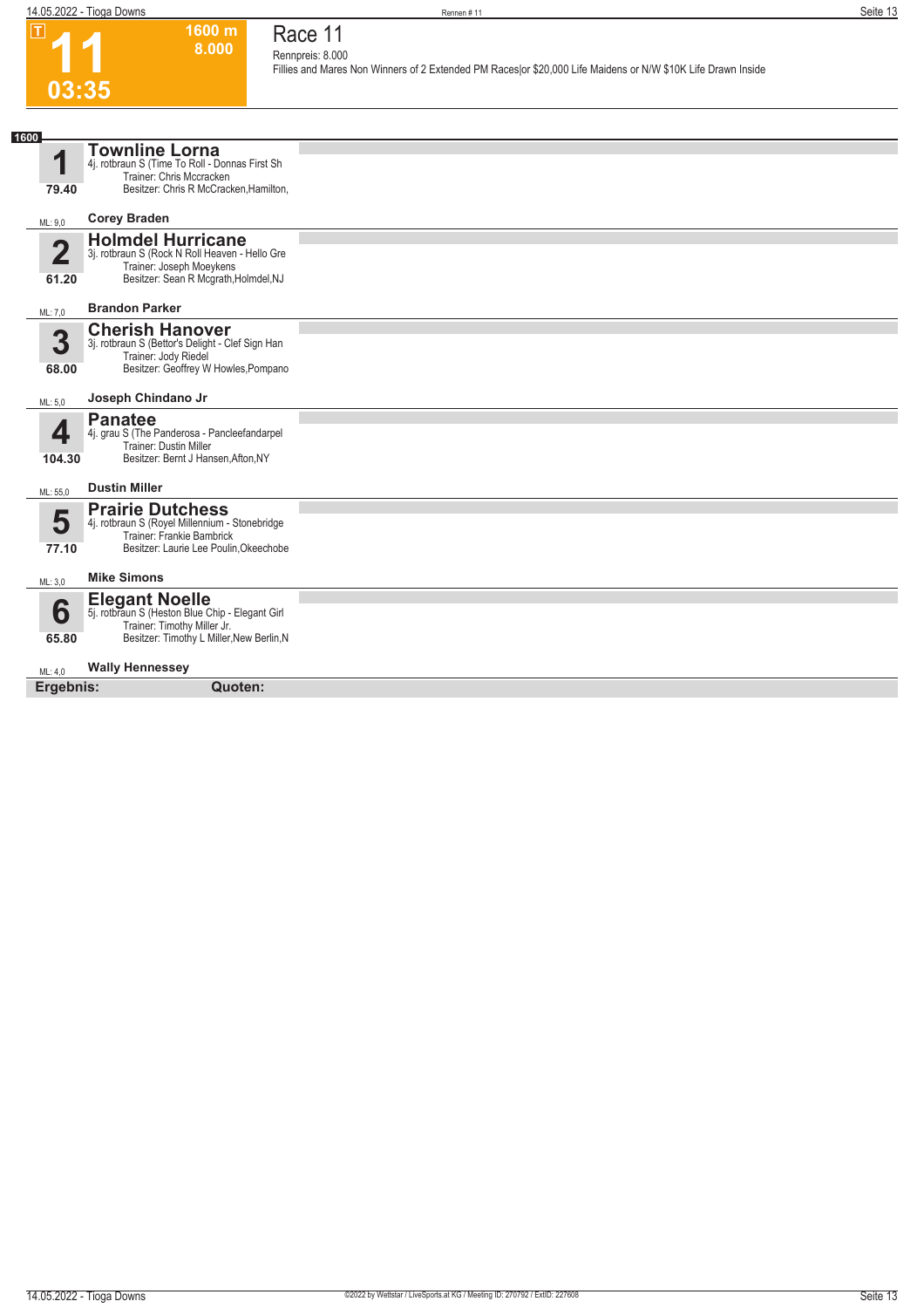

#### **1600 m 10.000 Race 12 Rennpreis: 10.000**

**Non Winners of \$7,801 Last 5 Starts or \$1,500 Per|Start in 2022 AE: N/W 8 (F& M 9) PM Races OPT CLM \$25,000** 

| 1600<br>1<br>65.80 | <b>Mr Houdini</b><br>8j. rotbraun W (Kadabra - Matriarch)<br>Trainer: Wally Hennessey<br>Besitzer: Paul M O'Neil, Saratoga Sprin                |  |
|--------------------|-------------------------------------------------------------------------------------------------------------------------------------------------|--|
| ML: 4,0            | <b>Wally Hennessey</b>                                                                                                                          |  |
| 2<br>72.60         | <b>Bj Lorado</b><br>8j. grau W (Bo W - High And Flighty)<br>Trainer: Marc Major<br>Besitzer: Michael C & Diane N Norcros                        |  |
| ML: 6,0            | <b>Tyler Jones</b>                                                                                                                              |  |
| 3<br>81.60         | <b>Manwilling</b><br>6j. grau W (Andover Hall - I'll Bring Dessert)<br>Trainer: Patti Harmon<br>Besitzer: Harmon Racing Stable LLC, M           |  |
| ML: 11,0           | <b>Michael Merton</b>                                                                                                                           |  |
| 4                  | <b>Beguin Dugoutier F</b><br>11j. rotbraun W (Quaker Jet - Salima Du Gouti<br>Trainer: Gaston Lareau<br>Besitzer: Jp Houle Stables LLC, Fort La |  |
| ML: 7,0            | Daryl Thiessen                                                                                                                                  |  |
| 5                  | <b>Tech Titan</b><br>9j. rotbraun W (Muscle Hill - Marla Bar)<br>Trainer: Frankie Bambrick<br>Besitzer: Lee A Clarke, Buxton, ME                |  |
| ML: 9,0            | <b>Aaron Byron</b>                                                                                                                              |  |
| 6<br>68.00         | Castyourcrown<br>4j. rotbraun W (Dontyouforgetit - Future Cast)<br>Trainer: Michael Deruntz<br>Besitzer: Blake R Daniels, Cincinnati, O         |  |
| ML: 3,0            | Joseph Chindano Jr                                                                                                                              |  |
| ٣<br>79.40         | <b>Creekside Pete</b><br>6j. rotbraun W (Uncle Peter - Luxury Bi)<br>Trainer: Leon Cable<br>Besitzer: David H Jarvis, Novi, MI                  |  |
| ML: 8,0            | <b>Corey Braden</b>                                                                                                                             |  |
| Ergebnis:          | Quoten:                                                                                                                                         |  |